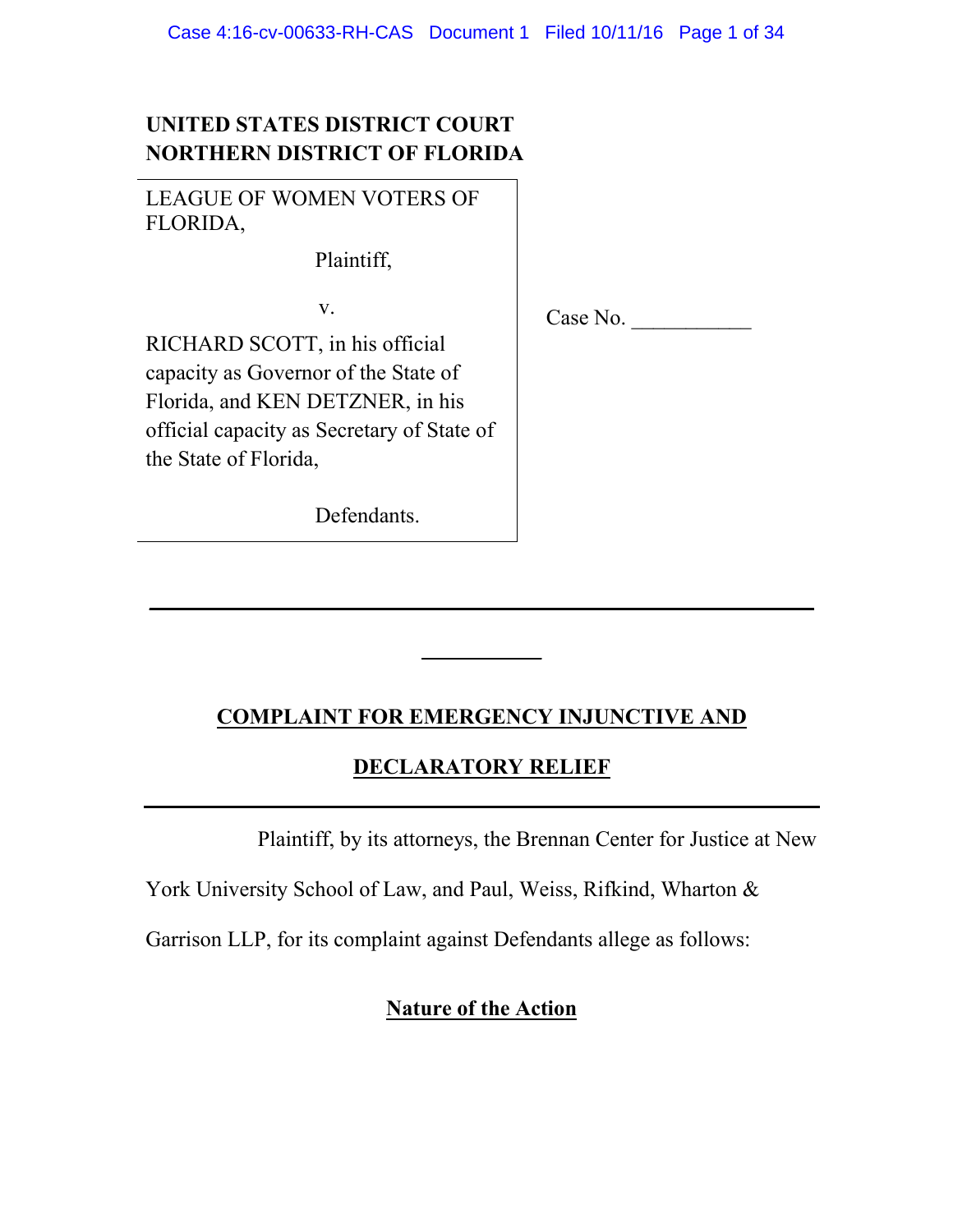1. On October 6, Governor Scott implored more than a million Florida residents in the path of Hurricane Matthew to "[e]vacuate, evacuate, evacuate." Arek Sarkissian et al., *Hurricane Matthew: Florida Governor Says 'Evacuate, Evacuate, Evacuate*,*'* USA Today (Oct. 6, 2016), http://www.usatoday.com/story/news/nation/2016/10/06/hurricane-matthewbatters-bahamas-set-strengthen-florida-approach/91652096/. The day before, he had ordered State offices in 26 counties closed on October 6 and 7. *Governor Scott Directs State Office Closures in 26 Counties* (Oct. 5, 2016), http://www.flgov.com/2016/10/05/governor-scott-directs-state-officeclosures-in-26-counties/.

2. "Time is running out" to escape the deadliest hurricane in a decade, the Governor declared, as County and State elections offices, motor vehicle departments and post offices shut down from Miami to Jacksonville. Sarkissian et al., *supra*. Time also was running out for Floridians to register to vote. In total, 25 counties were issued an evacuation order (mandatory or voluntary). With October 11, 2016, then looming as the registration deadline, the means and locations for aspiring voters to register were closed, inaccessible or out of reach on what ordinarily are the busiest voter registration days of the year. Residents of Florida count on the final days of the registration period to submit their applications for the upcoming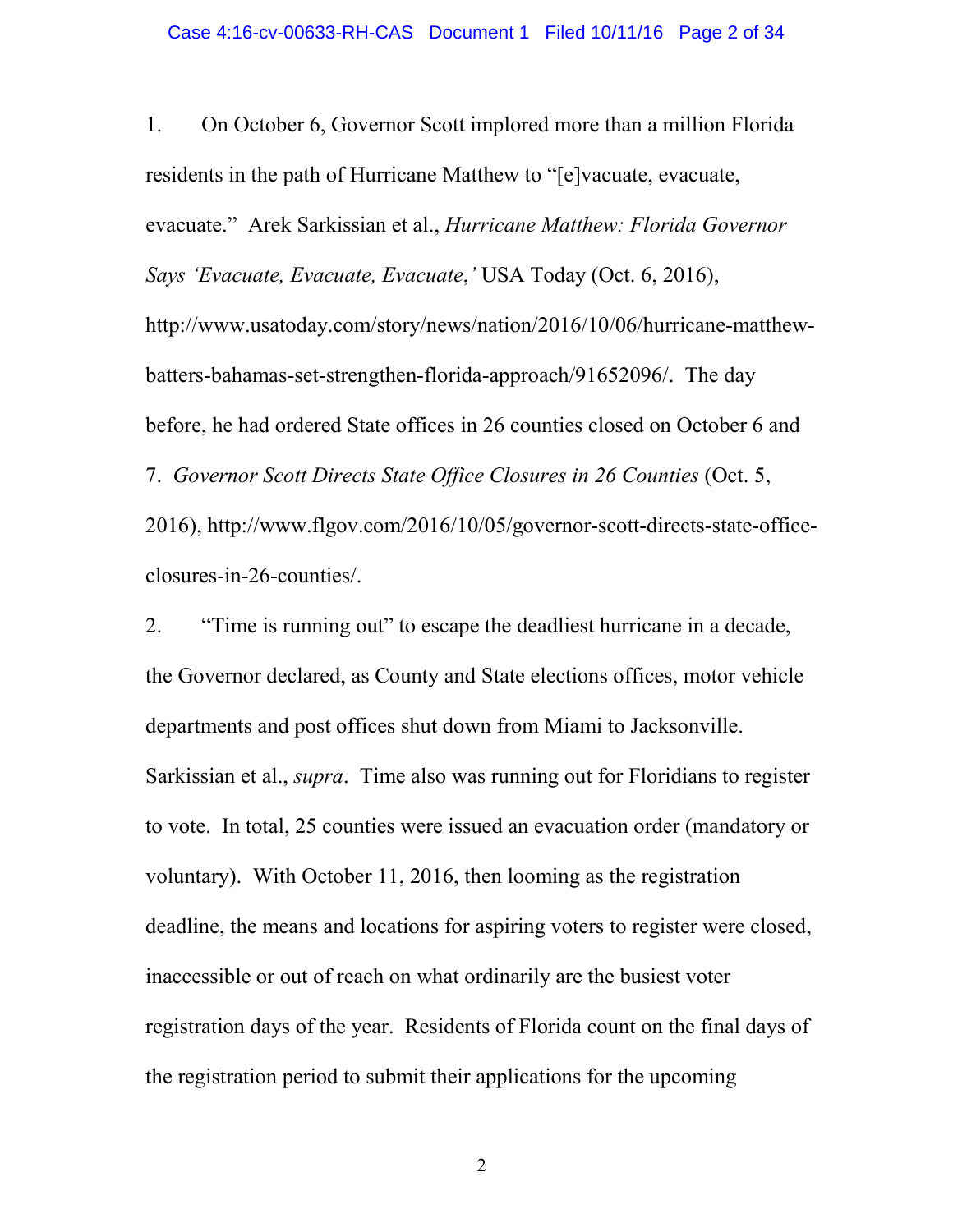elections, especially for presidential elections. Registrations submitted in Florida in the week leading up to book closing typically account for 13 to 20 percent of new registrations in presidential years, according to a 2008 analysis. *See* McDonald Decl. 5-6, *League of Women Voters* v. *Browning,* 575 F. Supp. 2d 1298 (S.D. Fl. 2008), *available at* 

http://www.brennancenter.org/sites/default/files/legacy/Democracy/Florida LOWVvBrowning%20-%2006-06-

08%20Expert%20Declaration%20of%20Michael %20McDonald.pdf*.*  Consistent with that data, estimates from 2012 indicate that approximately 156,306 persons registered during the last nine days of the registration period—amounting to approximately 18 percent of new registrations that year. *See* Fla. Dep't of St., Div. of Elections, Bookclosing Reports – Regular, http://dos.myflorida.com/media/693854/gen2012\_countyparty.pdf; Fla. Dep't of St., Div. of Elections, Voter Registration Monthly Reports, http://dos.myflorida.com/elections/data-statistics/voter-registrationstatistics/voter-registration-monthly-reports/. Based on past voter registration data, the bulk of the registrations during that period are submitted in the final days of the voter registration period.

3. This year, tens of thousands of Florida residents have been denied the opportunity to register to vote – and thus will be deprived of their right to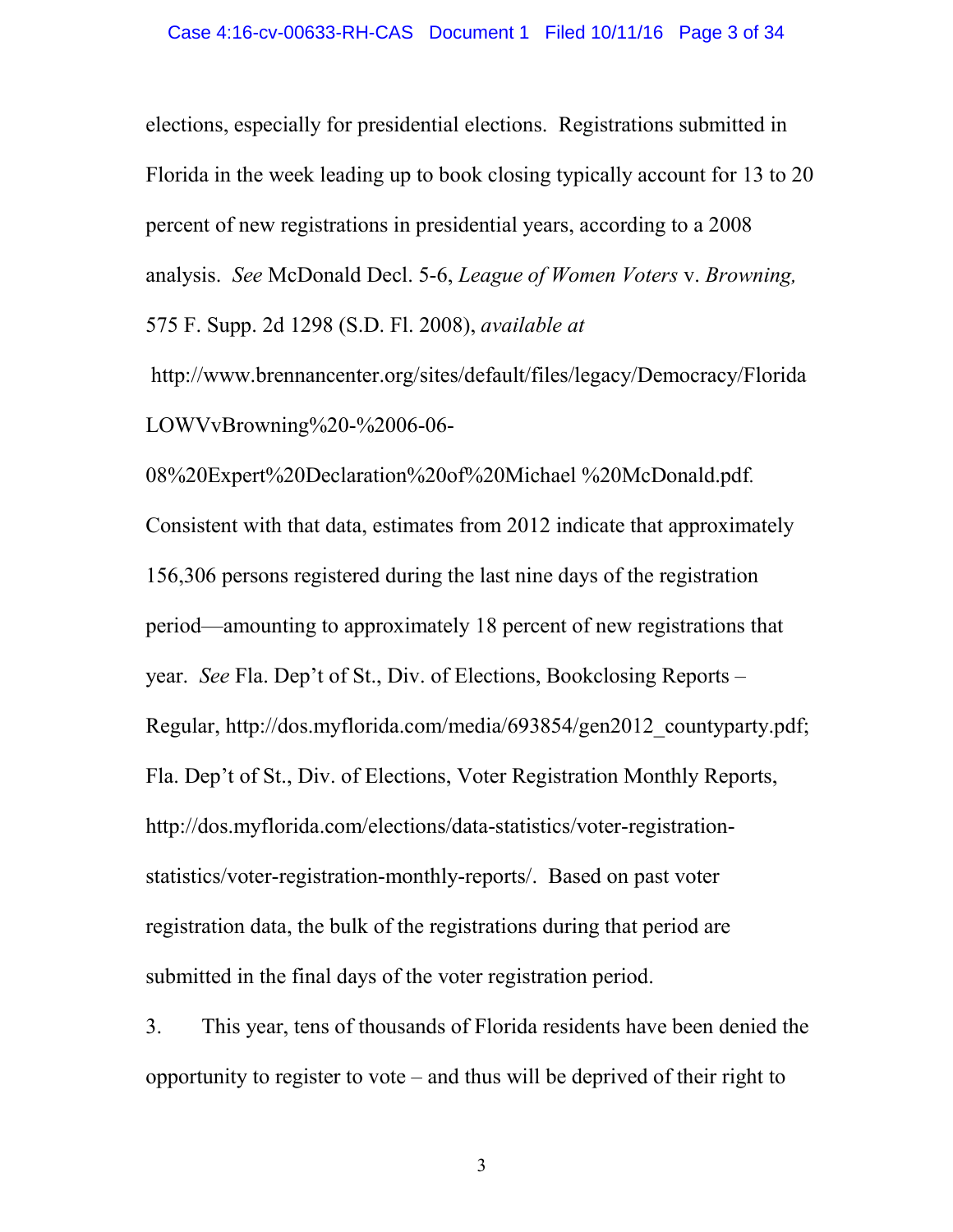vote – because Hurricane Matthew and the resultant shutdown of all means of voter registration, including government offices, roads, the Internet, and the postal service. The Plaintiff League of Women Voters of Florida wrote to the Governor on October 7, 2016, requesting that, in the wake of the hurricane, and given that this Monday was Columbus Day, the registration deadline be extended at least until the end of this week. The Governor rejected that and similar requests, thereby ensuring that thousands and thousands of Florida residents would be unable to have the full opportunity to register provided them by the National Voter Registration Act (the "NVRA").

4. On October 9, the Florida Democratic Party filed suit in this Court, seeking a temporary restraining order and a preliminary injunction. On October 10, this Court granted a temporary restraining order and extended the registration deadline one day to October 12.

5. To "*ensure that any eligible applicant is registered to vote* in an election," the NVRA requires that the State give every eligible applicant the opportunity to obtain and submit a valid voter registration form, in person or by mail, during the period up to 30 days before the date of the election, or a shorter period provided under state law. 52 U.S.C. § 20507(a)(1). That is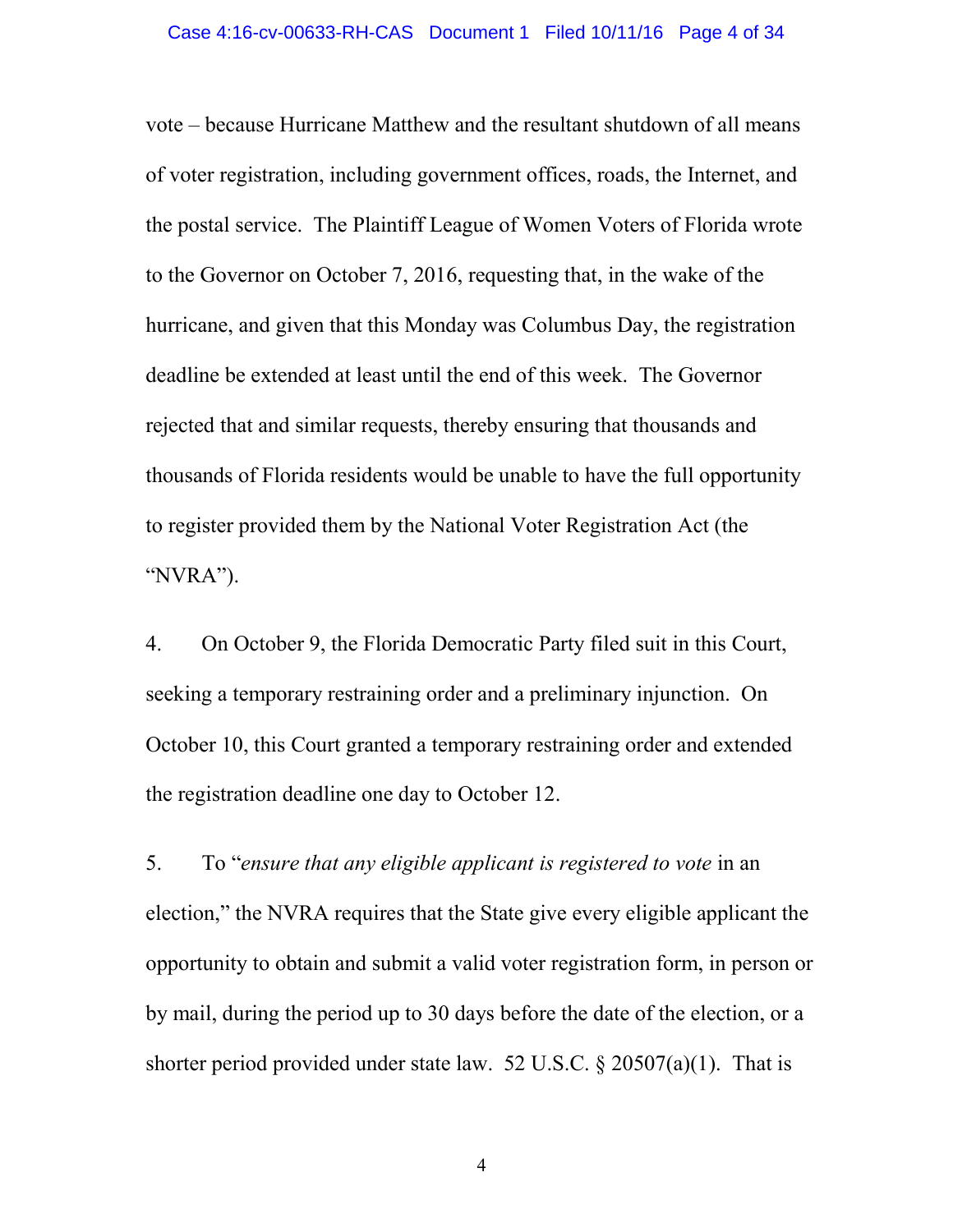the law for residents who register by submitting their applications to the State motor vehicle authority. That is the law for residents who register by submitting their applications to State or County voter registration agencies. And that is the law for residents who register by mailing their applications: they must be postmarked no later than 30 days before Election Day.

6. By denying that prescribed time and opportunity to Florida's eligible applicants, Governor Scott has violated the NVRA and thwarted Congress's purpose in passing the NVRA: to "increase the number of eligible citizens who register to vote" and "enhance<sup>[]</sup> the participation of eligible citizens as voters." 52 U.S.C. § 20501. Post offices closed and postal service was suspended last week, and mail operations were not approaching normal service statewide until October 11. With a total of 43 counties closing state and county offices on October 7, motor vehicle and elections offices were shuttered. *See Gov. Scott Issues Updates on Hurricane Matthew Preparedness and Response Efforts as Storm Impacts Florida* (Oct. 6, 2016), http://www.flgov.com/2016/10/06/gov-scott-issues-updates-onhurricane-matthew-preparedness-and-response-efforts-as-storm-impactsflorida/. With all mechanisms for voter registration effectively suspended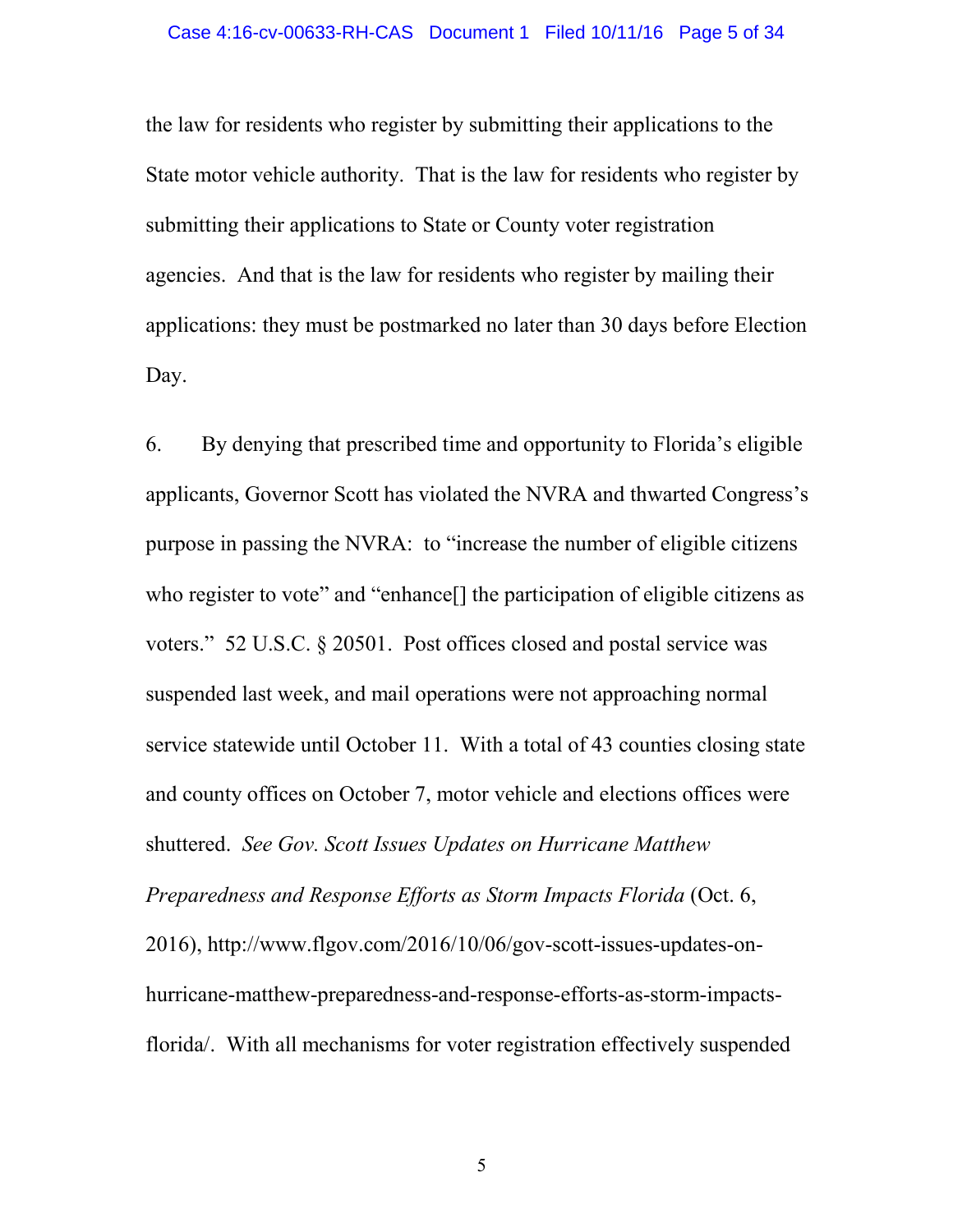for days, aspiring voters who planned to register in person for much of last week were blocked.

7. Extending the voter registration deadline to make up for the days lost to Hurricane Matthew—including the critical last weekend—is the only way for the State of Florida to comply with the NVRA and protect the right to vote for thousands of eligible applicants. It also is the only way for the State to avoid violating the First Amendment and the Equal Protection Clause of the Fourteenth Amendment and 42 U.S.C. § 1983.

#### **Jurisdiction and Venue**

8. Plaintiff brings this action under 52 U.S.C. §§ 20501-20511, and under 42 U.S.C. §§ 1983 and 1988 to redress the deprivation under color of state law of rights secured by the United States Constitution.

9. This Court has jurisdiction over the subject matter of this action pursuant to 28 U.S.C. §§ 1331 and 1343 because the matters in controversy arise under the Constitution and laws of the United States, because Plaintiff brings this action to redress the deprivation, under color of state law, of rights, privileges, and immunities secured by the Constitution of the United States and federal law, and because Plaintiff brings this action to secure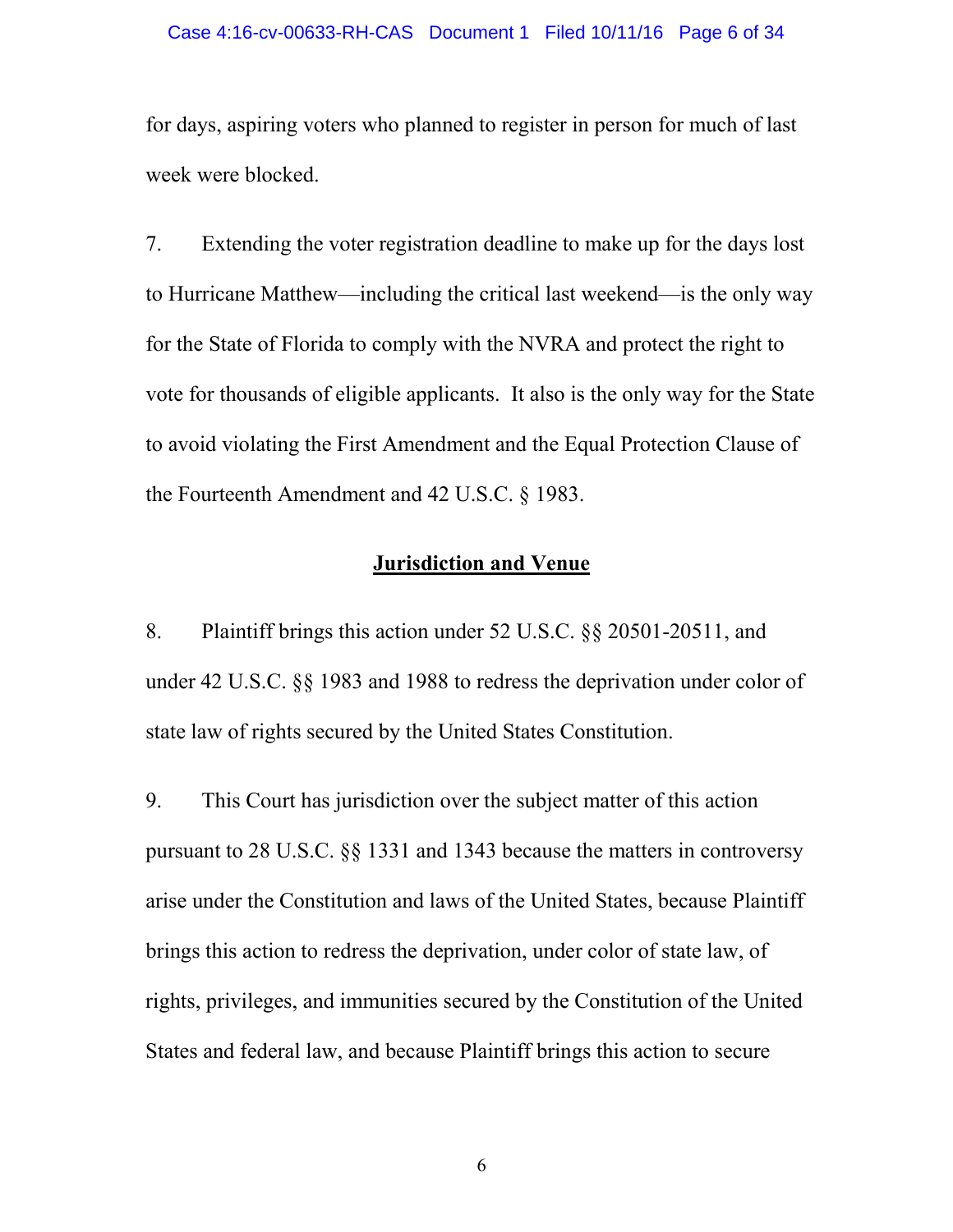equitable relief under federal law providing for the protection of voting rights.

10. This Court has personal jurisdiction over Defendants, who are sued in their official capacity.

11. Venue is proper in this district, pursuant to 28 U.S.C. § 1391(b), on the grounds that Defendants reside in this district and a substantial part of the events or omissions giving rise to the claims alleged herein occurred, and will continue to occur, in this district.

12. This Court has the authority to enter a declaratory judgment and to provide preliminary and permanent injunctive relief pursuant to Rules 57 and 64 of the Federal Rules of Civil Procedure and 28 U.S.C. §§ 2201 and 2202.

## **Parties**

13. Plaintiff LEAGUE OF WOMEN VOTERS OF FLORIDA ("LWVF" or the "League") is the Florida affiliate of the League of Women Voters of the United States. LWVF is a nonpartisan, non-for-profit corporation organized under the laws of Florida, and a tax-exempt entity pursuant to sections  $501(c)(3)$  and  $501(c)(4)$  of the Internal Revenue Code. Its mission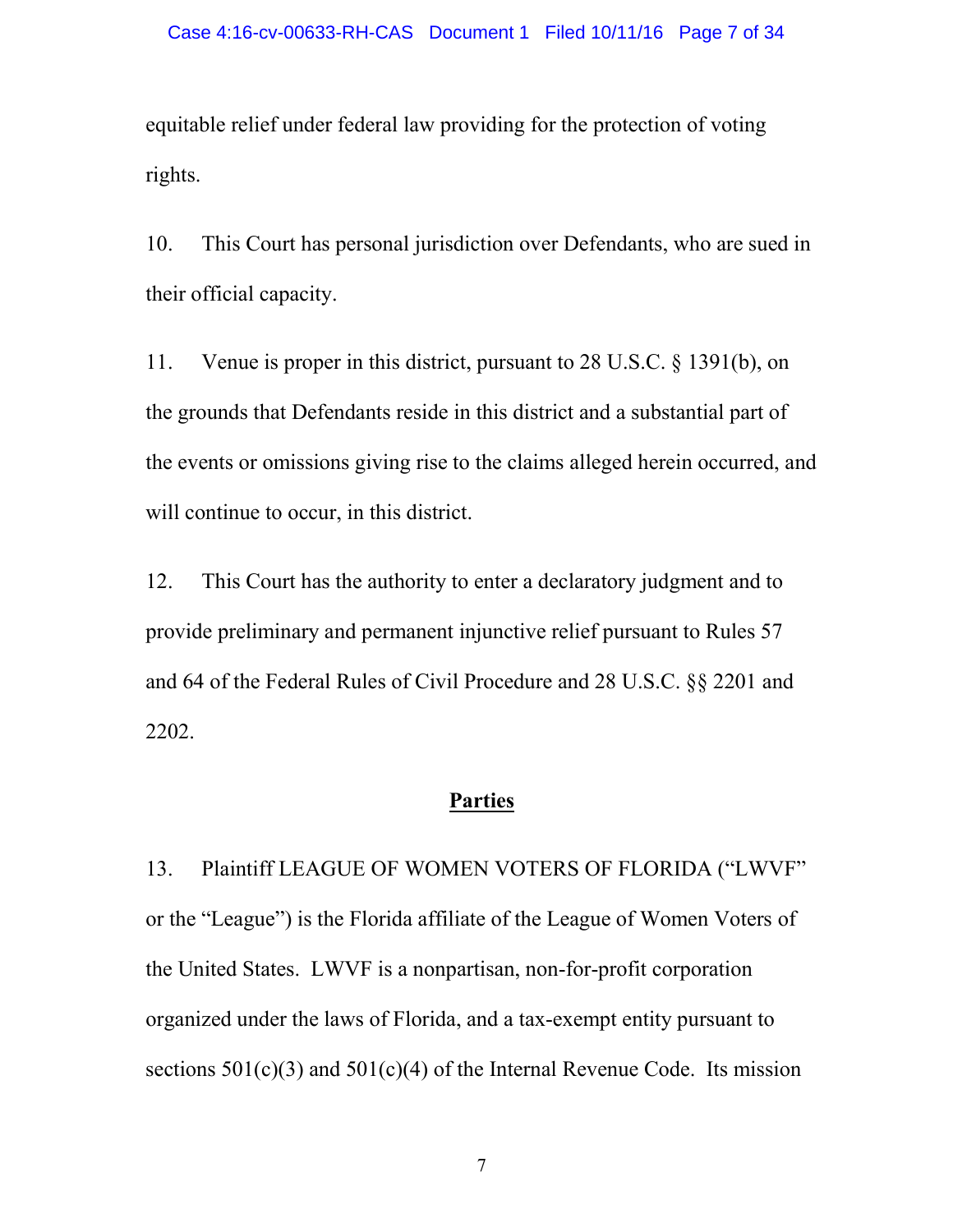is to promote civic engagement by encouraging the informed and active participation of citizens in government, including by registering citizens to vote and influencing public policy through education and advocacy. LWVF has approximately 4,000 current dues-paying members in Florida and a list of more than 20,000 members, supporters, and volunteers, who receive regular communications from the League.

14. The National League has conducted voter registration nationwide since 1920 and LWVF has conducted voter registration in Florida since before 1939. LWVF conducts voter registration drives in a variety of settings through the auspices of its 31 local Leagues of Women Voters ("Local Leagues"), which are located in cities and counties throughout Florida, including Tallahassee and the counties impacted by Hurricane Matthew. Local Leagues and individual League members also engage in voter registration activities on their own initiative, without assistance from LWVF, collecting and submitting forms on their own. At least three Local Leagues register newly-naturalized citizens at citizenship ceremonies.

15. About 15 Local Leagues were forced to suspend their voter registration activities on October 6 and 7, because of danger or destruction caused by Hurricane Matthew. Some Local Leagues also had to suspend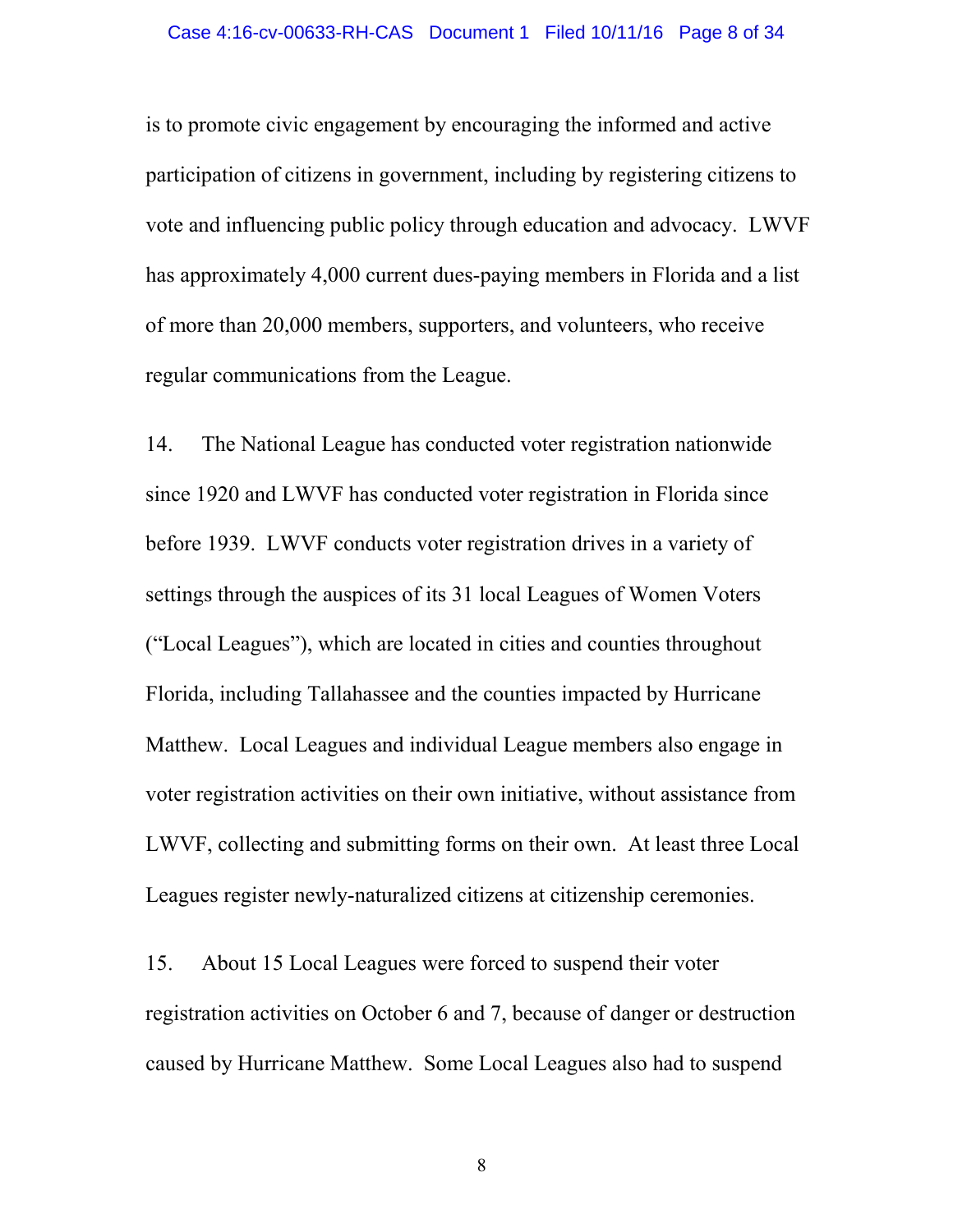their registration activities on Saturday. And, as of the close of business on Monday, October 11, at least four Local Leagues were still unable to resume their registration activities because of unsafe travel conditions or the inaccessibility of internet service.

16. Defendants' refusal to extend the voter registration deadline in the face of a natural disaster makes it impossible or unduly difficult for many Floridians to register to vote by the October 11, 2016, deadline, directly harming LWVF and its members. It also prevents LWVF from carrying out its core activity of registering Florida citizens to vote during the busiest registration days of the year.

17. Defendant RICHARD SCOTT is sued in his official capacity as Governor of the State of Florida. Defendant Scott is a person within the meaning of 42 U.S.C. § 1983 and acts under color of state law. As Governor of Florida, Defendant Scott is the state's chief executive officer and is responsible for the administration of all state laws, including those pertaining to voter registration.

18. Defendant KEN DETZNER is sued in his official capacity as Secretary of State for the State of Florida. Defendant Detzner is a person within the meaning of 42 U.S.C. § 1983 and acts under color of state law.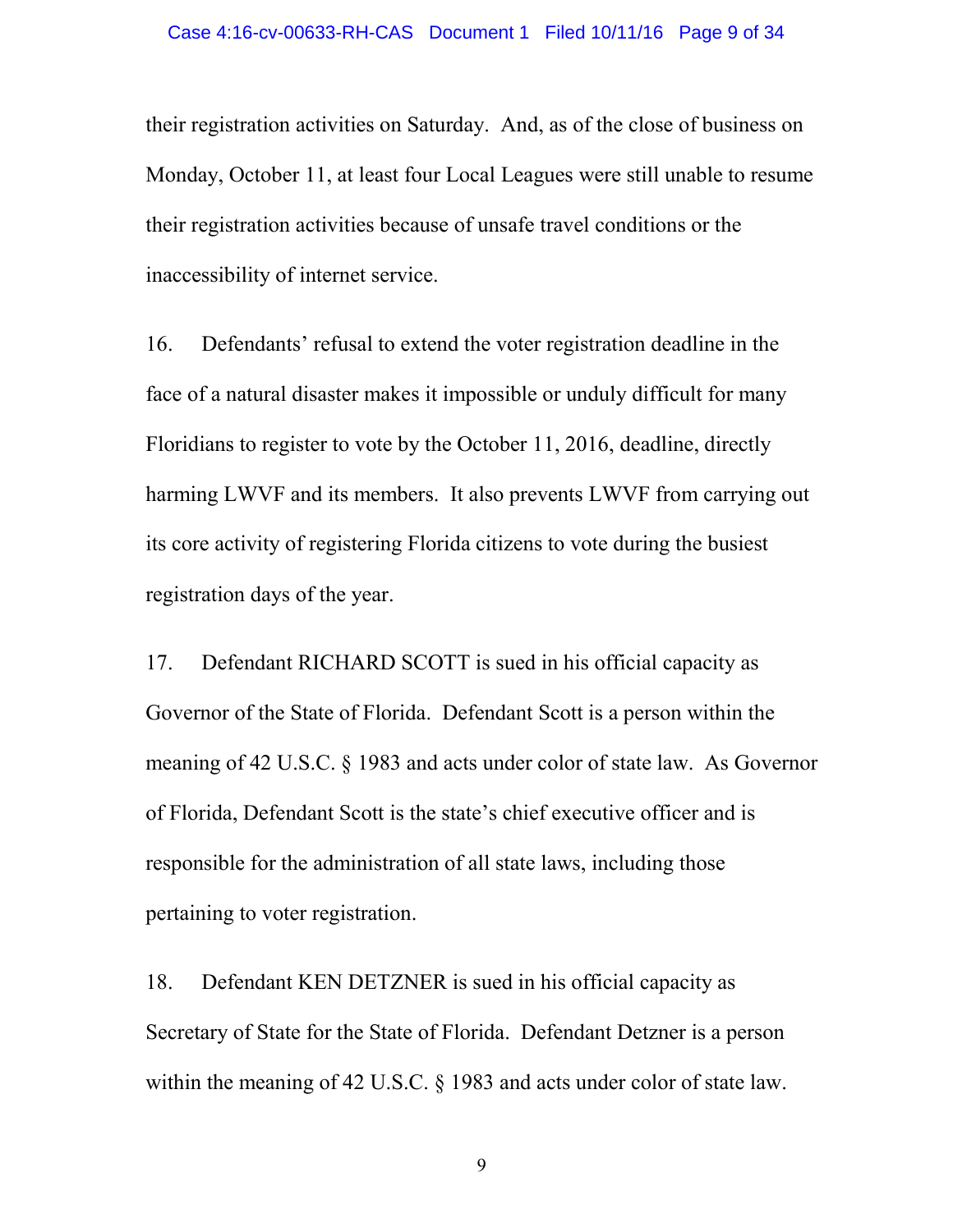Pursuant to Florida Statute § 97.012, the Secretary of State is the chief election officer of the State and is responsible for the administration of state laws on voting, including those pertaining to voter registration. His responsibilities include "[o]btain[ing] and maintain[ing] uniformity in the interpretation and implementation of the election laws" and "[p]rovid[ing] uniform standards for the proper and equitable implementation of the registration laws." Fla. Stat. § 97.012. As such, Secretary Detzner, among other things, must coordinate the State's responsibilities under the NVRA and ensure that all voter registration applications and forms prescribed or approved by the Florida Division of Elections are in compliance with the NVRA. *Id.*

#### **STATEMENT OF FACTS AND LAW**

19. The NVRA, 52 U.S.C. § 20507(a)(1), requires states to ensure "that any eligible applicant is registered to vote" if they submit their registration form as close to Election Day as the state will provide—and that in any event the state cannot require voters to register more than 30 days prior to an election. Florida law requires eligible United States citizens who seek to vote in the November 8, 2016 presidential election to register to vote by October 11, 2016, which is 29 days before Election Day. *See* Fla. Stat. §§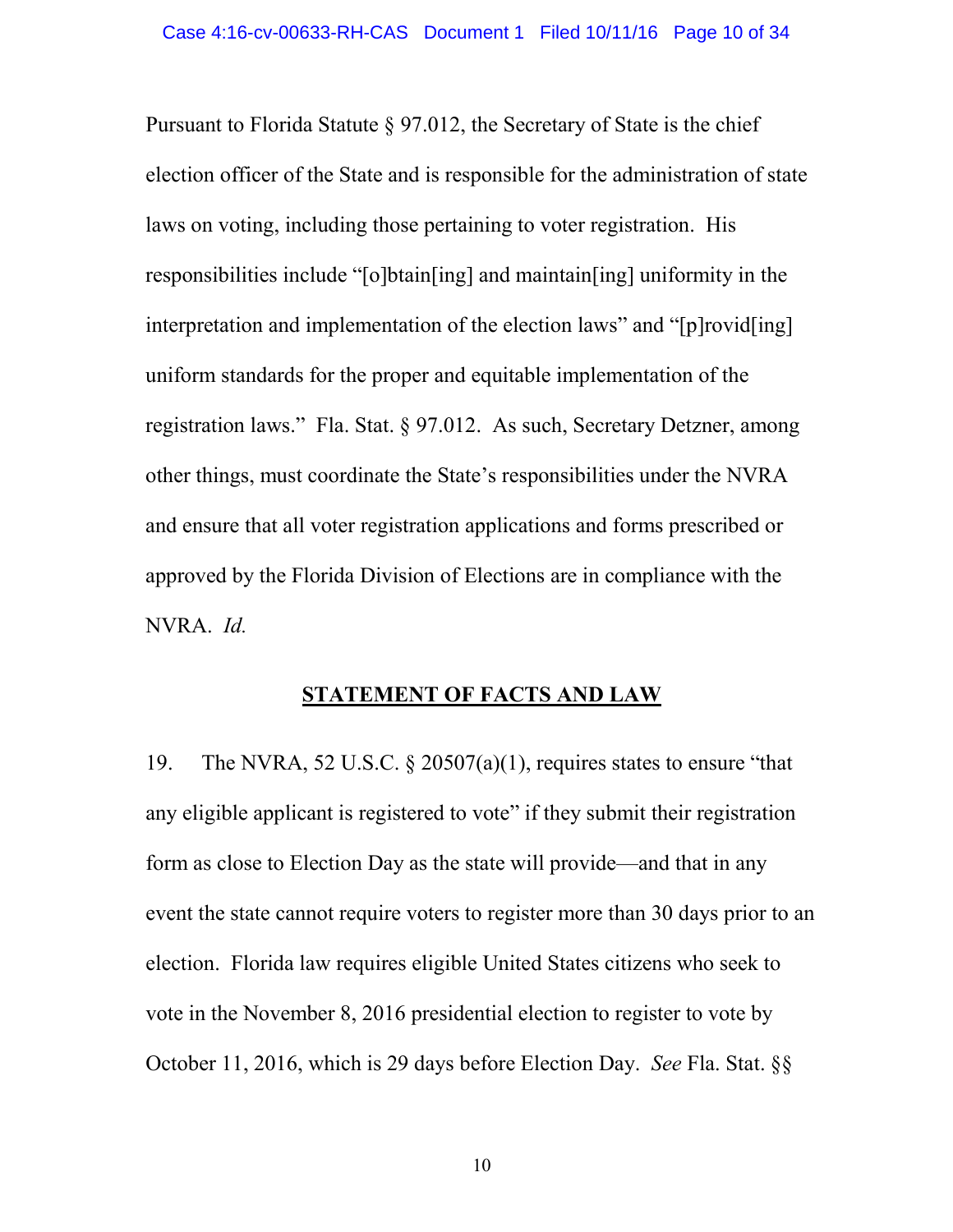97.053, 97.055, 97.0555; *see also* Fla. Dep't of St., Div. of Elections, 2016 Florida Voter Registration and Voting Guide, *available at* http://dos.myflorida.com/media/693760/ voter-registration-guide.pdf (last visited Oct. 10, 2016).

20. To register, voters must complete a paper Florida Voter Registration Application or the national mail-in voter registration form (which may be obtained online) and deliver it, either in person or by mail, to the office of the County Supervisor of Elections, the Florida Division of Elections, any Department of Motor Vehicles, any office that issues Florida ID cards, any military recruitment office, any public library, any office that primarily serves persons with disabilities, and/or a third-party voter registration agency by October 11, 2016. *See* Fla. Stat. § 97.053.

21. There is no other way in which Florida residents may register to vote. Unlike many other states, Florida does not permit residents to register to vote online at this time. *See id*.

22. Florida residents are barred from exercising their right to vote if they do not meet the registration deadline, as Florida does not permit eligible voters to register to vote on Election Day.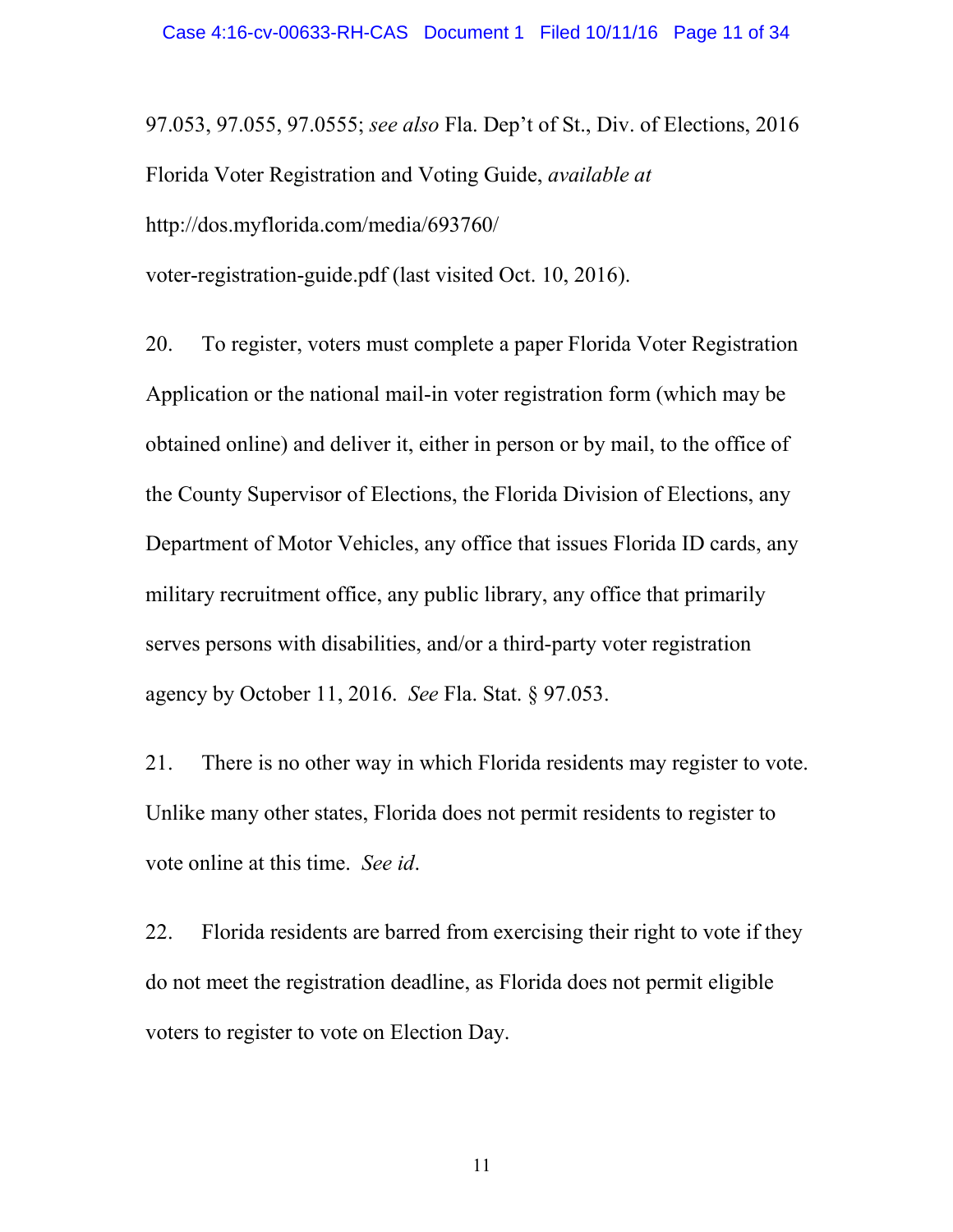23. A significant number of Florida residents register to vote in the week leading up to the registration deadline. Registrations submitted in Florida in the week leading up to book-closing typically account for 13 to 20 percent of new registrations in presidential election years, according to a 2008 analysis. *See* McDonald Decl. 5-6, *League of Women Voters* v. *Browning,* 575 F. Supp. 2d 1298 (S.D. Fl. 2008), *available at* 

http://www.brennancenter.org/sites/default/files/legacy/Democracy/Florida LOWVvBrowning%20-%2006-06-

08%20Expert%20Declaration%20of%20Michael %20McDonald.pdf. Consistent with that data, estimates from 2012 indicate that approximately 156,306 persons registered during the last nine days of the registration period—amounting to approximately 18 percent of new registrations that year. *See* Fla. Dep't of St., Div. of Elections, Bookclosing Reports – Regular, http://dos.myflorida.com/media/693854/gen2012\_countyparty.pdf; Fla. Dep't of St., Div. of Elections, Voter Registration Monthly Reports, http://dos.myflorida.com/elections/data-statistics/voter-registrationstatistics/voter-registration-monthly-reports/. Based on annual trends, the bulk of the registrations come during the last days of registration.

24. On October 6, 2016, six days before the state's voter registration deadline, Hurricane Matthew hit Florida with 130-mile-per-hour winds.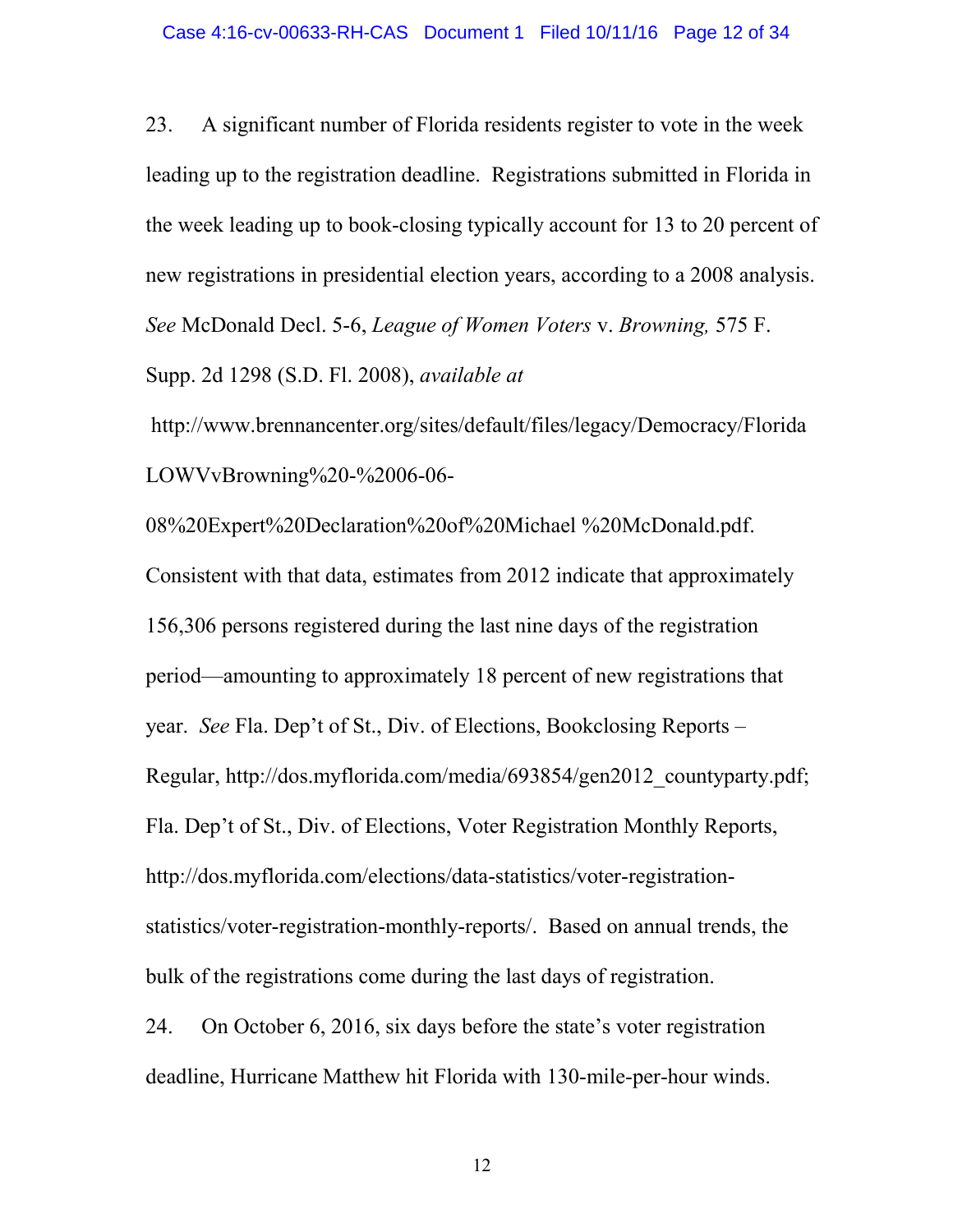Broad swaths of the state suffered significant and devastating impacts. President Barack Obama declared a state of emergency in more than two dozen Florida counties and Defendant Scott ordered 1.5 million Florida residents to evacuate their counties of residence and relocate inland.

25. By the next day, over one million Florida residents were without power, over 500,000 were in evacuation zones, and thousands were in shelters. Roads and bridges were destroyed, flooded, or otherwise impassable. Under Governor Scott's orders, state and county offices including motor vehicle offices and other government agencies that are required by law to offer voter registration services—were closed in 43 of Florida's 67 counties. All Board of County Commissioners offices were closed for the remainder of that week. The United States Postal Service suspended operations in most (if not all) areas affected by Hurricane Matthew. Arek Sarkissian et al., *Hurricane Matthew: Florida Governor Says 'Evacuate, Evacuate, Evacuate,'* USA Today (Oct. 6, 2016), http://www.usatoday.com/story/news/nation/2016/10/06/hurricane-matthewbatters-bahamas-set-strengthen-florida-approach/91652096/; J.J. Gallagher et al., *Matthew Batters Florida; 4 Dead, Over 1 Million Lose Pow*er, ABC News (Oct. 8, 2016), http://6abc.com/weather/matthew-batters-florida;-4 dead-over-1-million-lose-power-/1543621/; *Postal Service Prepping for*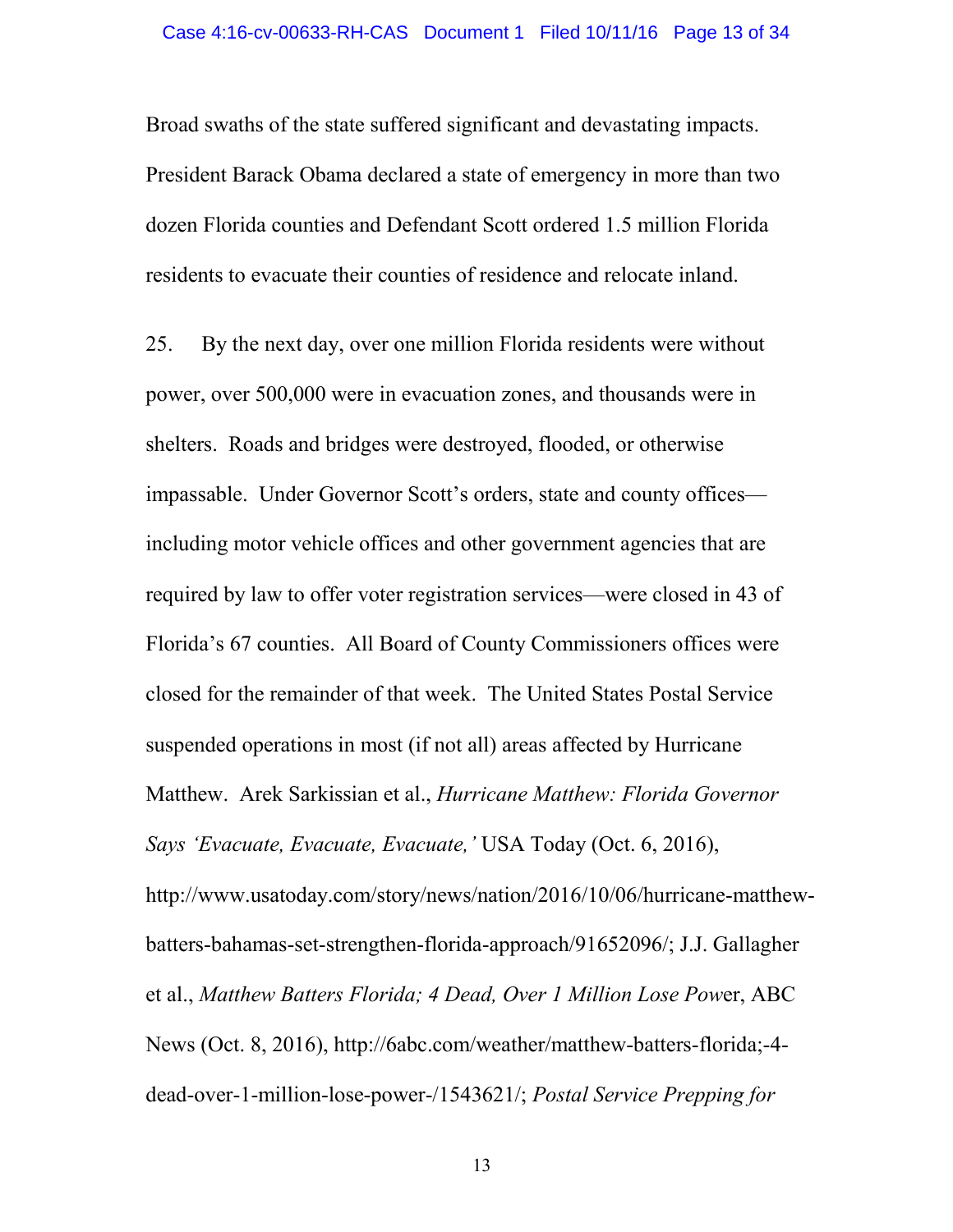*Hurricane Matthew*, WHJG (Oct. 6, 2016),

http://www.wjhg.com/content/news/Postal-service-prepping-for-Hurricane-Matthew-396212161.html; *Closings, Cancellations Due to Hurricane Matthew*, WTSP (Oct. 6, 2016),

http://www.wtsp.com/news/local/florida/closings-due-to-hurricanematthew/329299515; *Gov. Scott Issues Updates on Hurricane Matthew Preparedness and Response Efforts as Storm Impacts Florida*, Rick Scott (Oct. 6, 2016), http://www.flgov.com/2016/10/06/gov-scott-issues-updateson-hurricane-matthew-preparedness-and-response-efforts-as-storm-impactsflorida/.

26. Hurricane Matthew and its aftermath effectively prevented Florida residents from registering to vote up to 30 days before the election, during what is typically the busiest registration season every four years. Governor Scott ordered Florida residents to evacuate from their counties of residence and to remain indoors and off the roads. These orders, while certainly necessary for public safety, effectively prevented Florida residents from registering to vote in person. And, even if individuals violated these orders, it was highly improbable that any office permitted to accept voter registrations would even have been open. And, due to widespread and stillongoing power outages, prospective voters may not have been able to even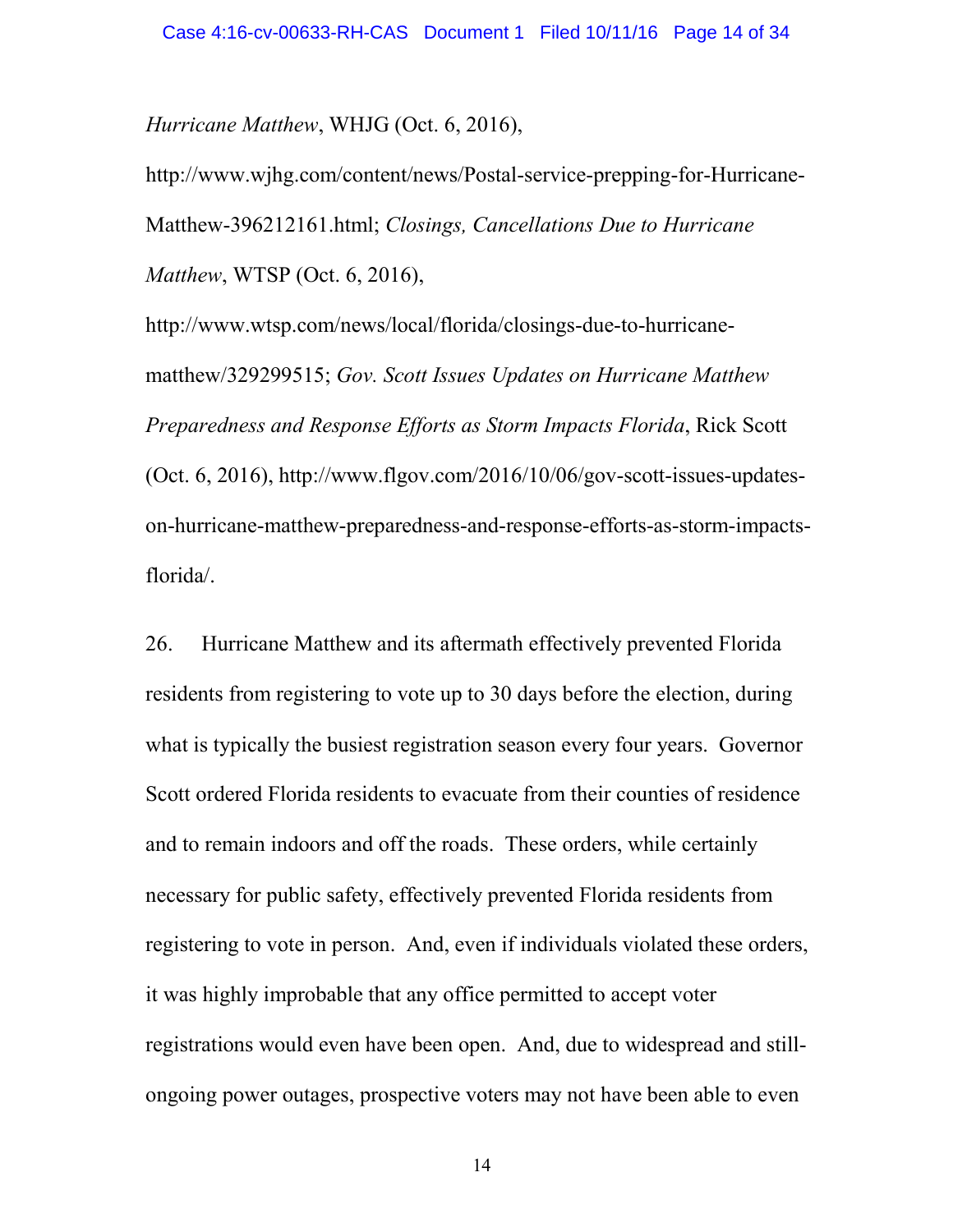access, download, and print the registration forms to be mailed. On Monday morning, Columbus Day, over 175,000 Floridians were still left without power. Most outages were in Volusia and Flagler counties. Stephanie Allen, *Thousands Still Without Power, Cleaning up After Hurricane Matthew*, Orlando Sentinel (Oct. 10, 2016),

http://www.orlandosentinel.com/weather/hurricane/os-hurricane-matthewmonday-20161010-story.html.

27. For all practical purposes, voter registration was unavailable in numerous counties affected by Hurricane Matthew between Thursday, October 6, and the morning of Tuesday, October 11, and in a number of those counties, access to voter registration was still significantly reduced even on October 11.

28. Certain populations were especially affected. As just one example, Florida residents in certain counties who were scheduled to be naturalized on October 7, had their swearing-in ceremonies postponed because of the hurricane. These individuals, who would have had time to register as firsttime voters upon naturalization, are now precluded from being able to access the franchise. They include, for example, Lilly Paez, a 28-year-old Coral Gables resident. *See* Paez Decl. 1. Ms. Paez initiated the naturalization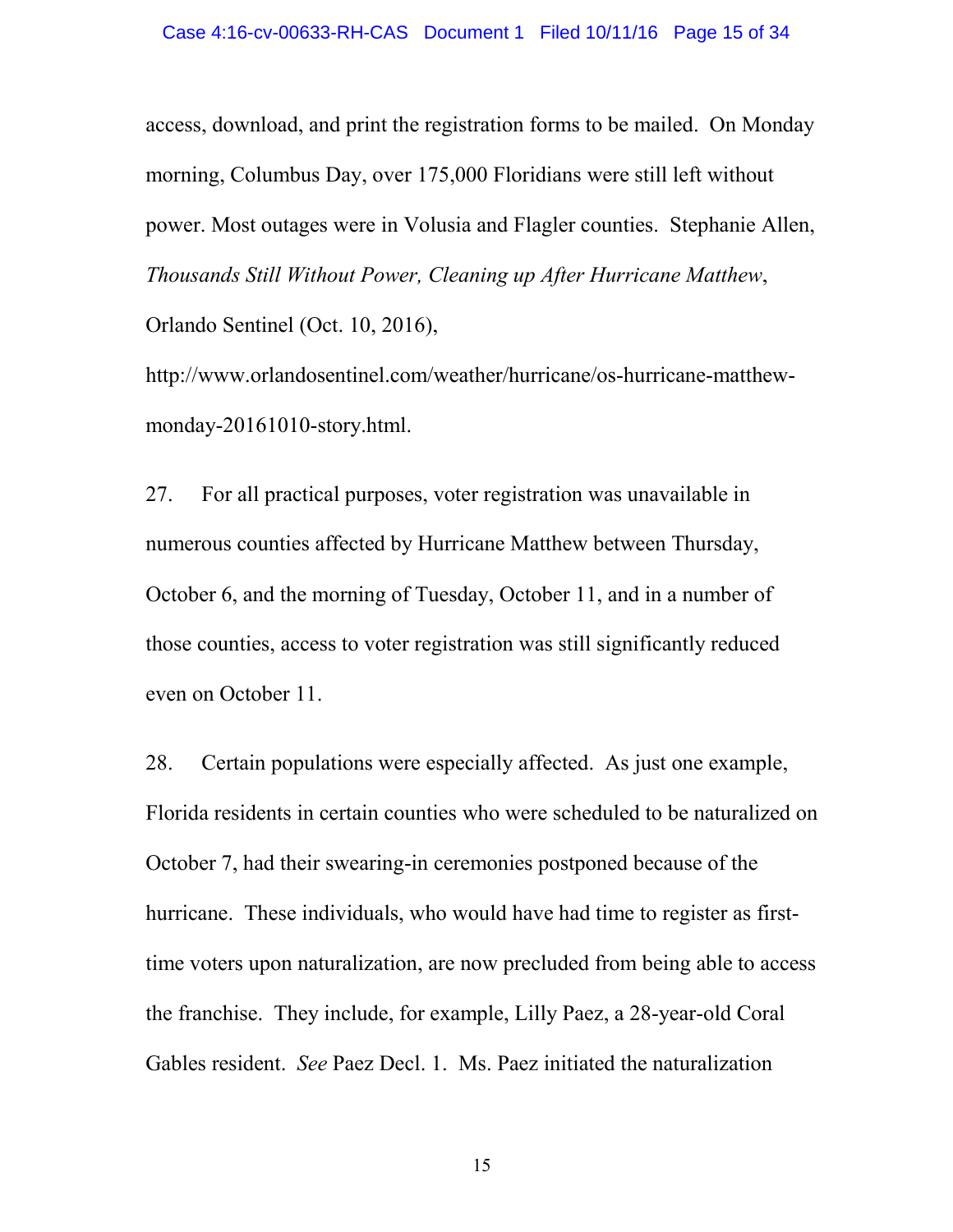process with the specific hopes of being eligible to vote in the 2016 presidential election and was scheduled to become a citizen on October 8. *See id.* at 2. Her naturalization ceremony was cancelled without notice and is now scheduled to take place on October 15—too late for her to register and vote in this election even under the scheduled as adjusted by this Court's October 10 order. *See id.* at 5. Ms. Paez is not the only aspiring voter affected in this way. The League is aware of at least four naturalization ceremonies scheduled for October 7 and 8 that were postponed because of Hurricane Matthew. Goodman Decl. at ¶ 20. In two of these locations, the ceremonies have been rescheduled for dates later than October 12, but before October 18. *Id.* Each naturalization ceremony could result in hundreds of new citizens being sworn in and potentially hundreds of new voters then registered. *Id.* The State's refusal to extend the deadline has real consequences for these hundreds of people who could have registered to vote before the deadline but because of Hurricane Matthew, cannot.

29. LWVF had planned at least two voter registration drives for the ceremonies originally scheduled for October 8, and would have had the opportunity to register 200-300 new American citizens, had those ceremonies not been postponed because of Hurricane Matthew.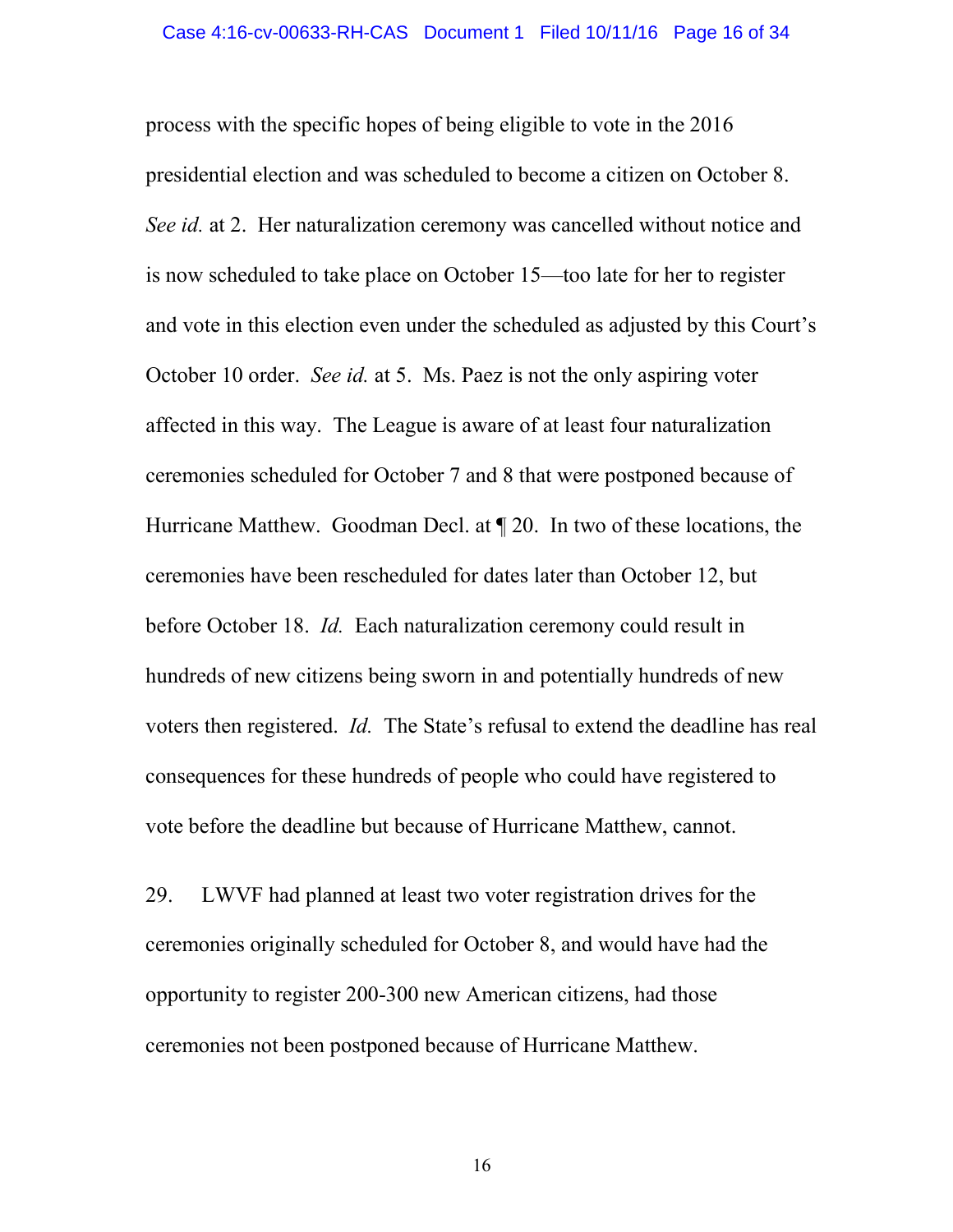30. Minority voters were especially affected by the hurricane-related disruptions. Among numerous others, the Governor ordered state and county offices closed in nine of the state's ten largest counties, a number of which also have sizeable minority populations. These include: Miami-Dade (66.8% Hispanic or Latino, 18.7% African American), Broward (28% Hispanic or Latino, 29.2% African American), and Orange (29.8% Hispanic or Latino, 22.3% African American) counties. United States Census QuickFacts (2015 estimates), http://www.census.gov/quickfacts/ (last visited Oct. 11, 2016). That group of the largest counties also includes jurisdictions with close divides in the number of active voters registered with one of the two major political parties, including Pinellas (225,290 Republicans and 224,655 Democrats), Polk (142,363 Republicans and 145,210 Democrats), and Duval (215,023 Republicans and 230,520 Democrats). Florida Department of State, Division of Elections, 2016 Primary Election: Active Registered Voters by Party as of August 1, 2016 (Sept. 16, 2016), http://dos.myflorida.com/media/696932/2016primary\_party.pdf.

31. Hurricane Matthew forced approximately 15 of LWVF's 31 chapters to cancel voter registration drives on or after October 6. The League had to cancel drives in Broward, Miami-Dade, Orange, and Palm Beach Counties—four of the five most populous counties in the state. Many local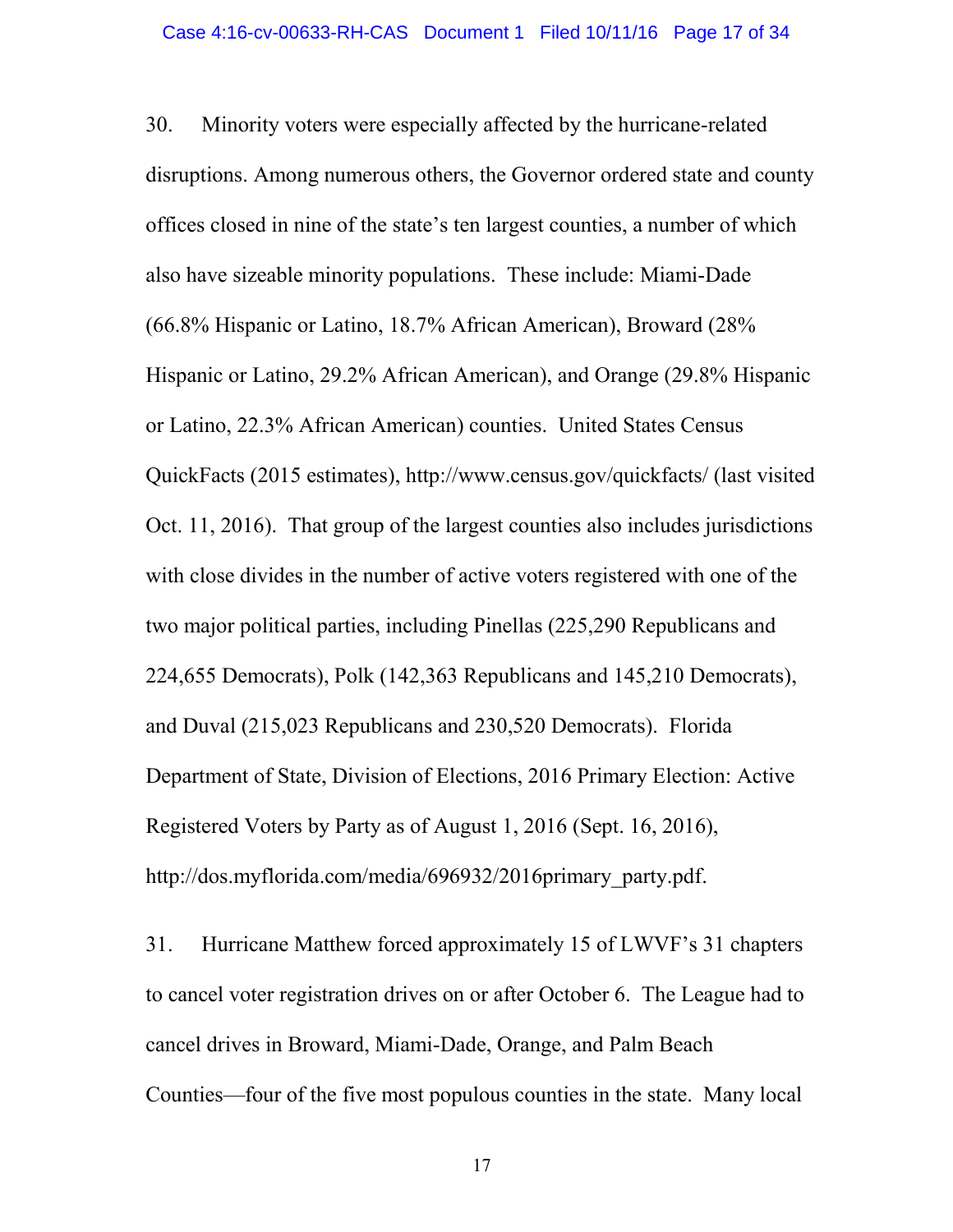leagues had to cancel drives through Saturday, October 8, and at least four leagues—Brevard, Flagler, Jacksonville/First Coast, and Volusia—still have not been able to resume voter registration activities; as of the end of the day on Monday, October 10, many areas in which these Local Leagues operate were still without power, internet access, postal service and were still inundated with floodwaters.

32. When registration efforts did resume, the impact of lost time was felt immediately. For example, when the Orange County League was finally able to resume voter registration for a few hours on Saturday, October 8, they encountered long lines of people wishing to register. These included young women, minorities, and other communities the League seeks to register. Although the League was able to register many voters in this short time window, the volume of registration underscored the lost opportunities on Thursday, Friday, and the remainder of Saturday—not to mention other areas of the state in which registration activities *still* have not resumed.

33. On October 7, 2016, Plaintiff asked Governor Scott to extend the voter registration deadline to Friday, October 14, 2016. In that letter, Plaintiff noted the devastating impact of Hurricane Matthew on all voters,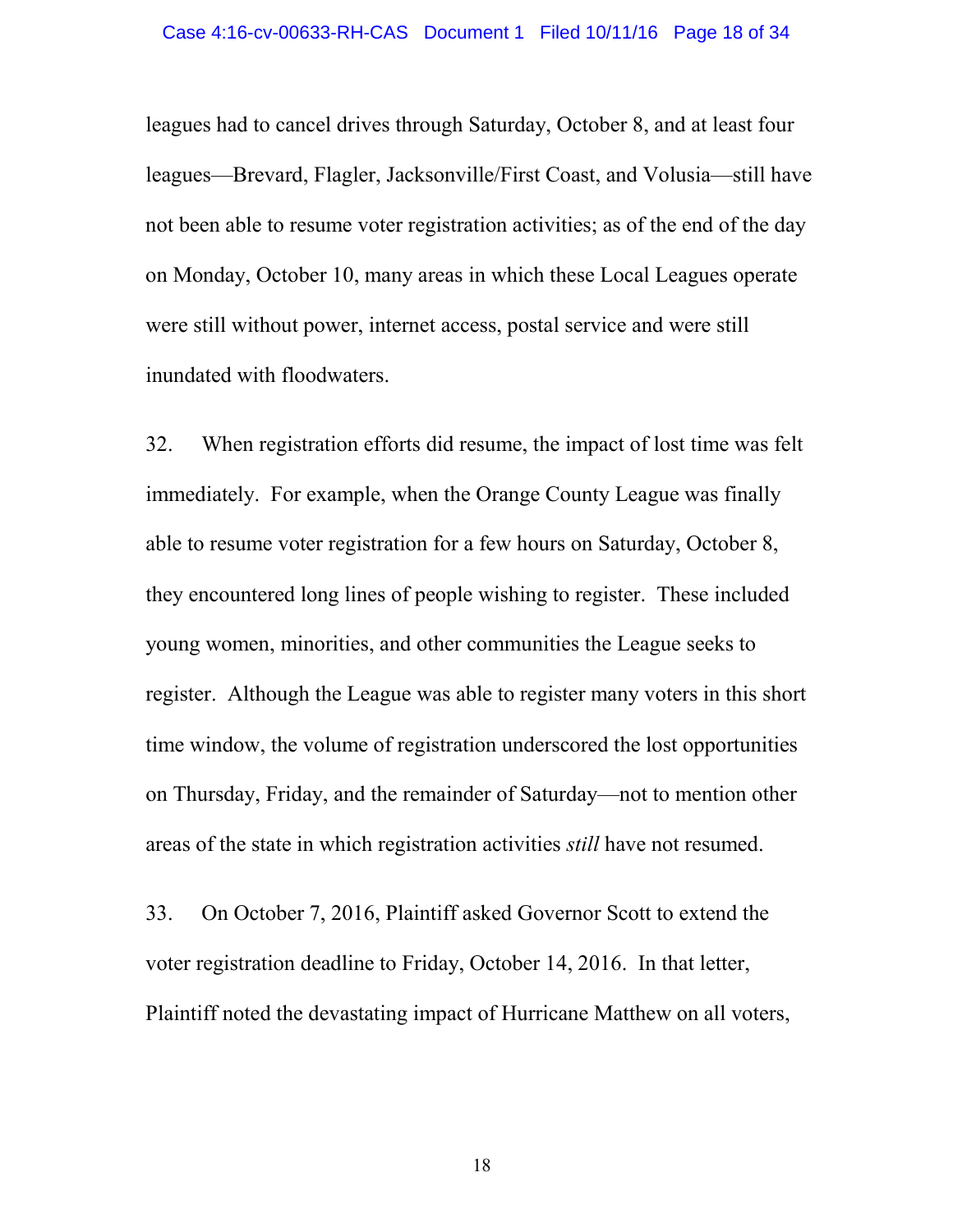and that Governor Nikki Haley of neighboring South Carolina had extended that state's registration deadline as a result of the storm.

34. Despite repeatedly acknowledging the unprecedented and severe impact of the storm, Governor Scott nonetheless refused to extend the voter registration deadline. *See* Reena Flores, *Rick Scott Won't Extend Florida Voter Registration Because of Hurricane*, CBS News (Oct. 7, 2016), http://www.cbsnews.com/news/rick-scott-wont-extend-florida-voterregistration-because-of-hurricane/. Governor Scott suggested that the additional time was not necessary because "[e]verybody's had a lot of time to register." *Id*. Defendant Scott simply stated "this is politics." *Id*.

35. Defendants' refusal to extend the voter registration deadline will disenfranchise a significant number of eligible Florida voters. Those eligible voters who cannot register in time, cannot vote in the November 8, 2016 presidential election.

36. Florida stands alone in its refusal to protect its voters. Other states affected by natural disasters, including Hurricane Matthew, have worked to expand and protect the franchise.

#### **CLAIMS FOR RELIEF**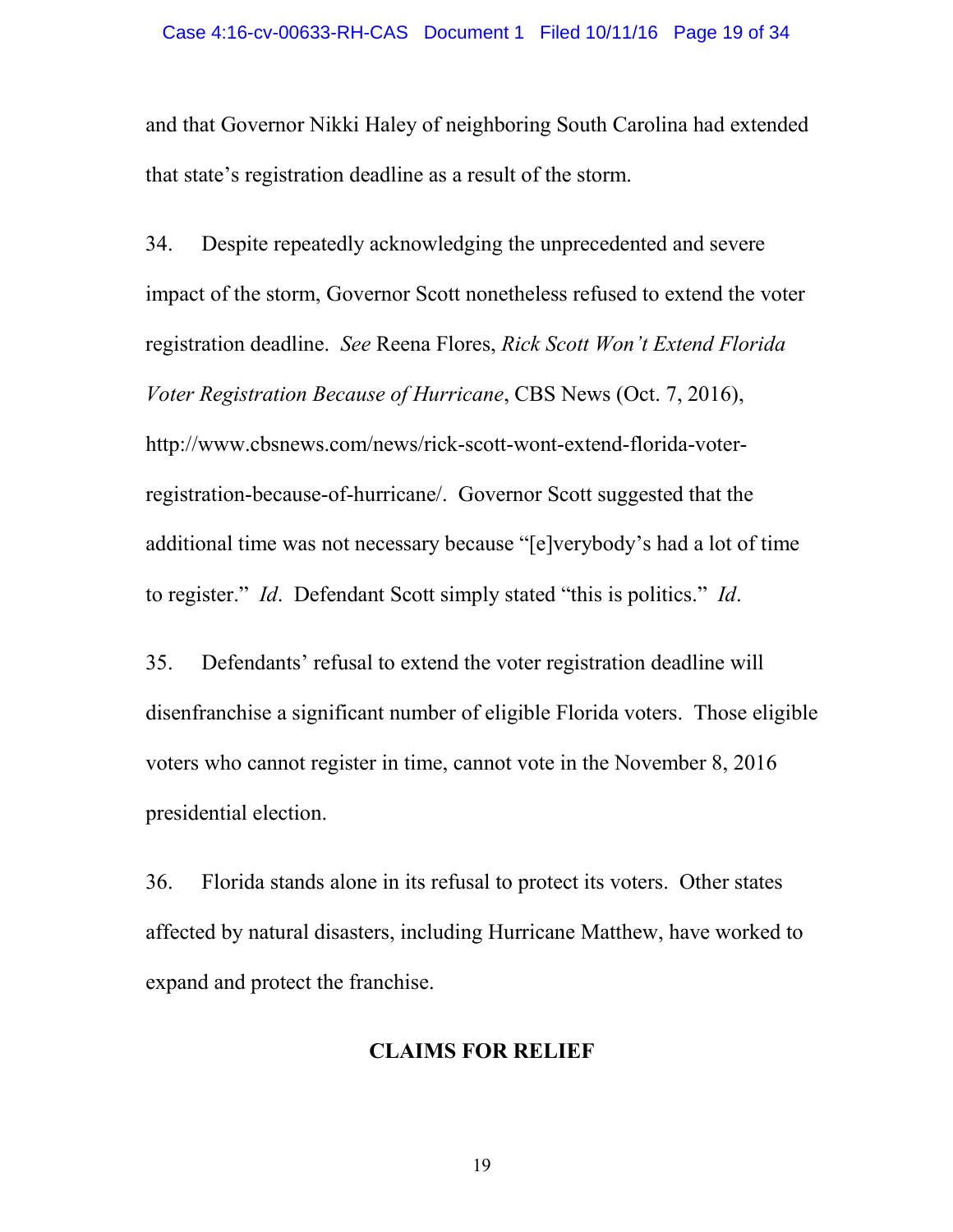# **First Cause of Action**

## **COUNT I: Violation of Section 8 of the National Voter Registration Act**

37. Plaintiff realleges and incorporates by reference all prior paragraphs of this Complaint and the paragraphs in the counts below as though fully set forth herein.

38. Section 8 of the NVRA requires states to process any voter registration form received or postmarked no later than 30 days of an election. 52 U.S.C. § 20507(a)(1).

39. Under 52 U.S.C. § 20507(a)(1), each State is required to:

(1) ensure that any eligible applicant is registered to vote in an election –

> A. in the case of registration with a motor vehicle . . . if the valid voter registration form of the applicant is submitted to the appropriate State motor vehicle authority not later than the lesser of 30 days, or the period provided by State law, before the date of the election;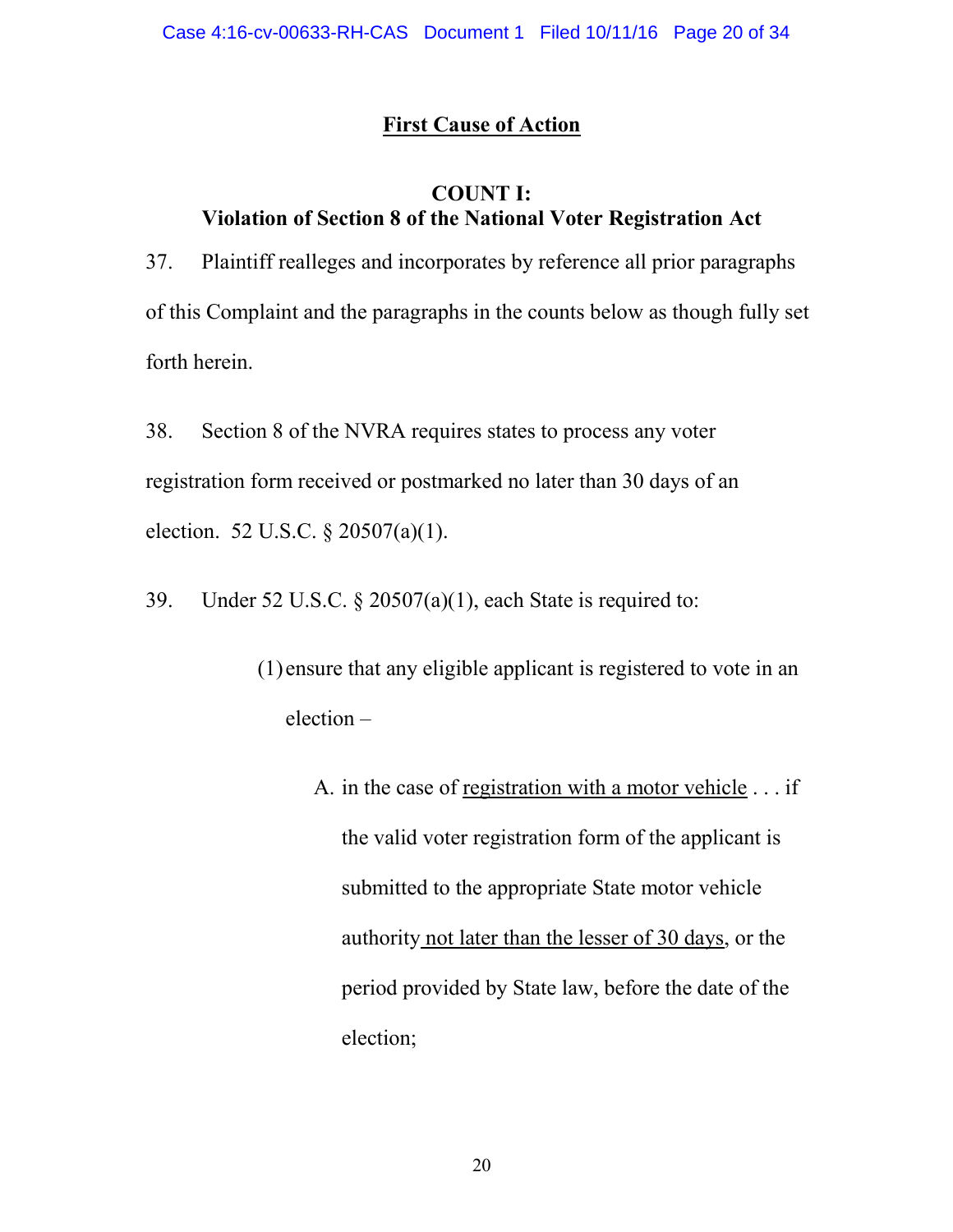- B. in the case of registration by mail . . . if the valid voter registration form of the applicant is postmarked not later than the lesser of 30 days, or the period provided by State law, before the date of the election;
- C. in the case of registration at a voter registration agency, if the valid voter registration form of the applicant is accepted at the voter registration agency not later than the lesser of 30 days, or the period provided by State law, before the date of the election[.]

52 U.S.C. § 20507(a)(1) (emphasis added).

40. These provisions are intended to ensure that eligible United States citizens have sufficient time to register to vote and thus, are not forced to register to vote more than thirty days in advance of a federal election.

41. These provisions must be interpreted in the context of the primary purpose of the statute as a whole. Congress's purpose in passing the NVRA was to "increase the number of eligible citizens who register to vote in elections" and "enhance<sup>[]</sup> the participation of eligible citizens as voters,"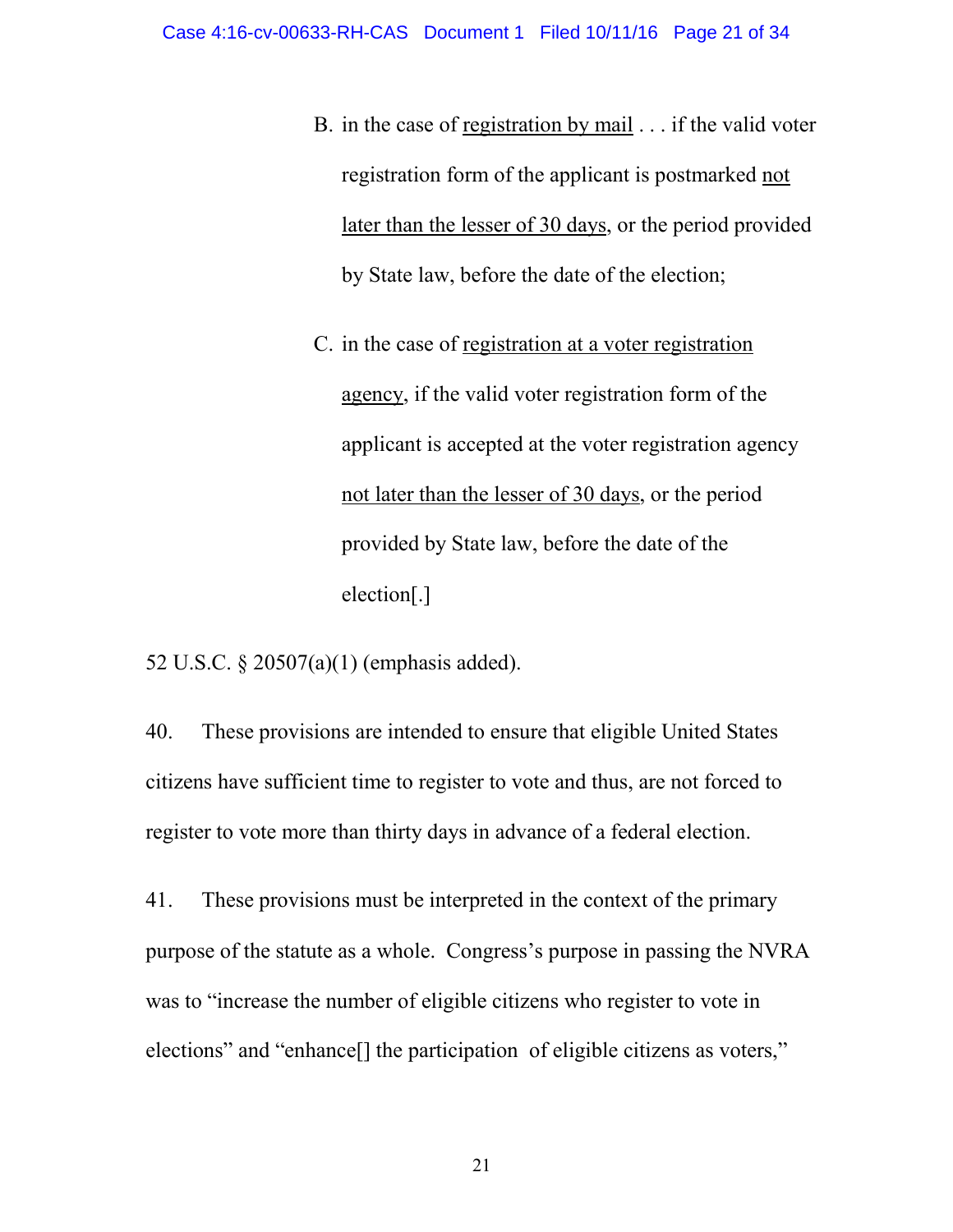52 U.S.C. § 20501, and to protect the active role that community-based voter registration groups play in the registration process*. See Id*.

42. Stated in other words, the NVRA was intended to "ensure that no American is denied the ability to participate in Federal elections because of real or artificial barriers . . . [and] to make voter registration an inclusive, rather than an exclusive opportunity in the United States." 139 Cong. Rec. H495-04 (1993) (statement of Rep. Martin Frost).

43. The NVRA was partially enacted in response to low voter turn-out. Former Florida Governor Bob Graham, during his tenure in the U.S. Senate, explained that "too many eligible voters became interested in the 1992 election only to find they were too late – they had missed the registration deadline. It is time for reform." 139 Cong. Rec. S2988-01 (1993) (statement of Sen. Bob Graham).

44. Similarly, House members recognized that "[t]he unfinished business of registration reform is to reduce these obstacles to voting to the absolute minimum while maintaining the integrity of the electoral process." H.R. Rep. No. 103-9, at 3 (1993).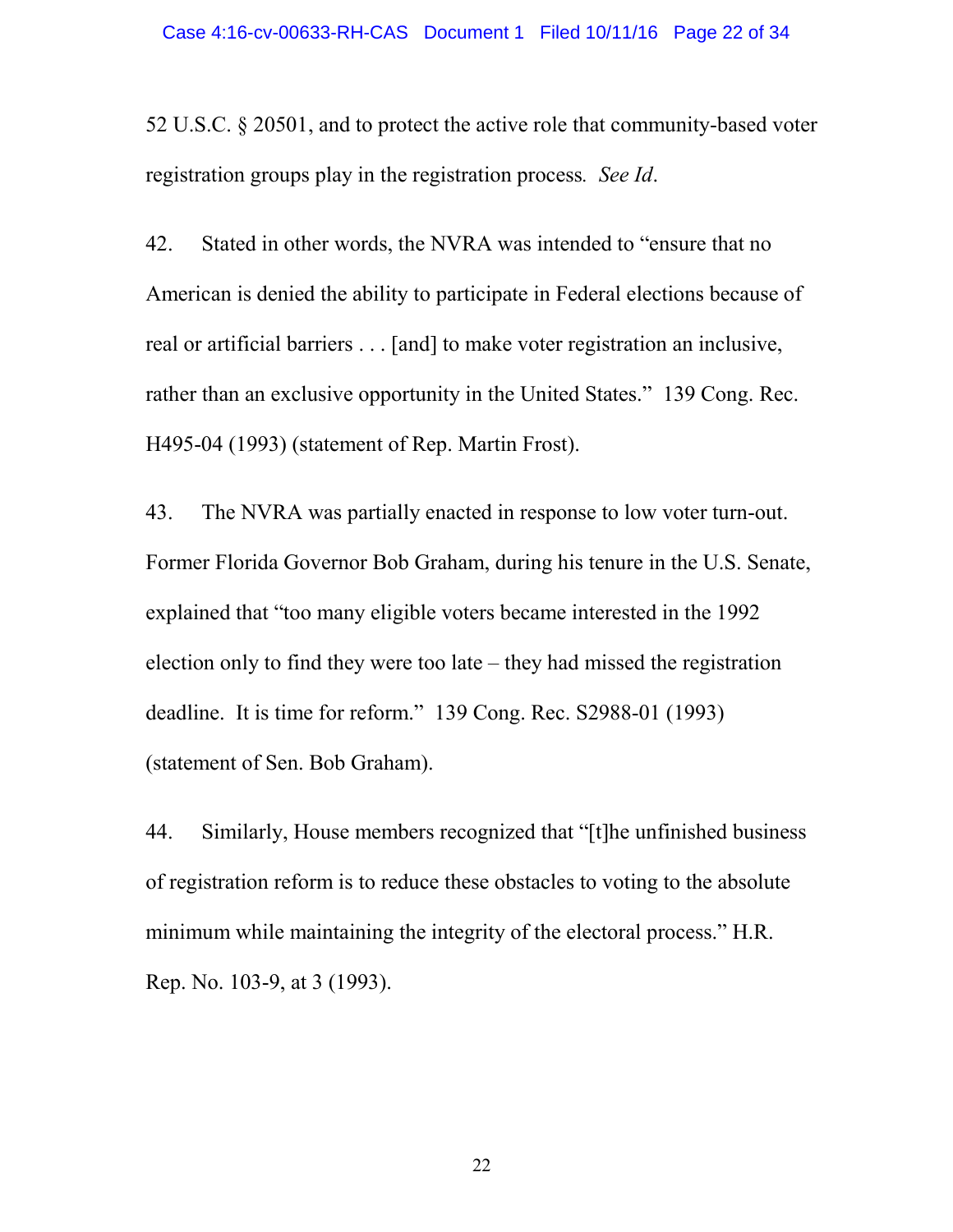45. Toward that end, the NVRA "provides that the registration cutoff may be no more than 30 days before election or such lesser period as State may provide." H.R. Rep. No. 103-66, at 20 (1993) (Conf. Rep.).

46. The NVRA also focused on increasing voting access to traditionally disenfranchised communities. It did so by increasing the places open for inperson voter registration. For example, the conference report expressed concern that, unless the bill provided that unemployment offices and other agencies could provide voter registration, "it will exclude a segment of its population from those for whom registration will be convenient and readily available – the poor and persons with disabilities  $\dots$ . It is important that no State be permitted to so restrict its agency registration program." H.R. Rep. No. 103-66 (1993) (Conf. Rep.).

47. Increasing voting access for minority communities was also a primary purpose of the 1993 Act. Former New Mexico Governor Bill Richardson, during his tenure in the U.S. House of Representatives, stated on the House floor, "minorities are among those most unlikely to register to vote. Perhaps the most important impact of this legislation will be increased registration among these groups." 139 Cong. Rec. H2257-02 (1993) (statement of Rep. Bill Richardson).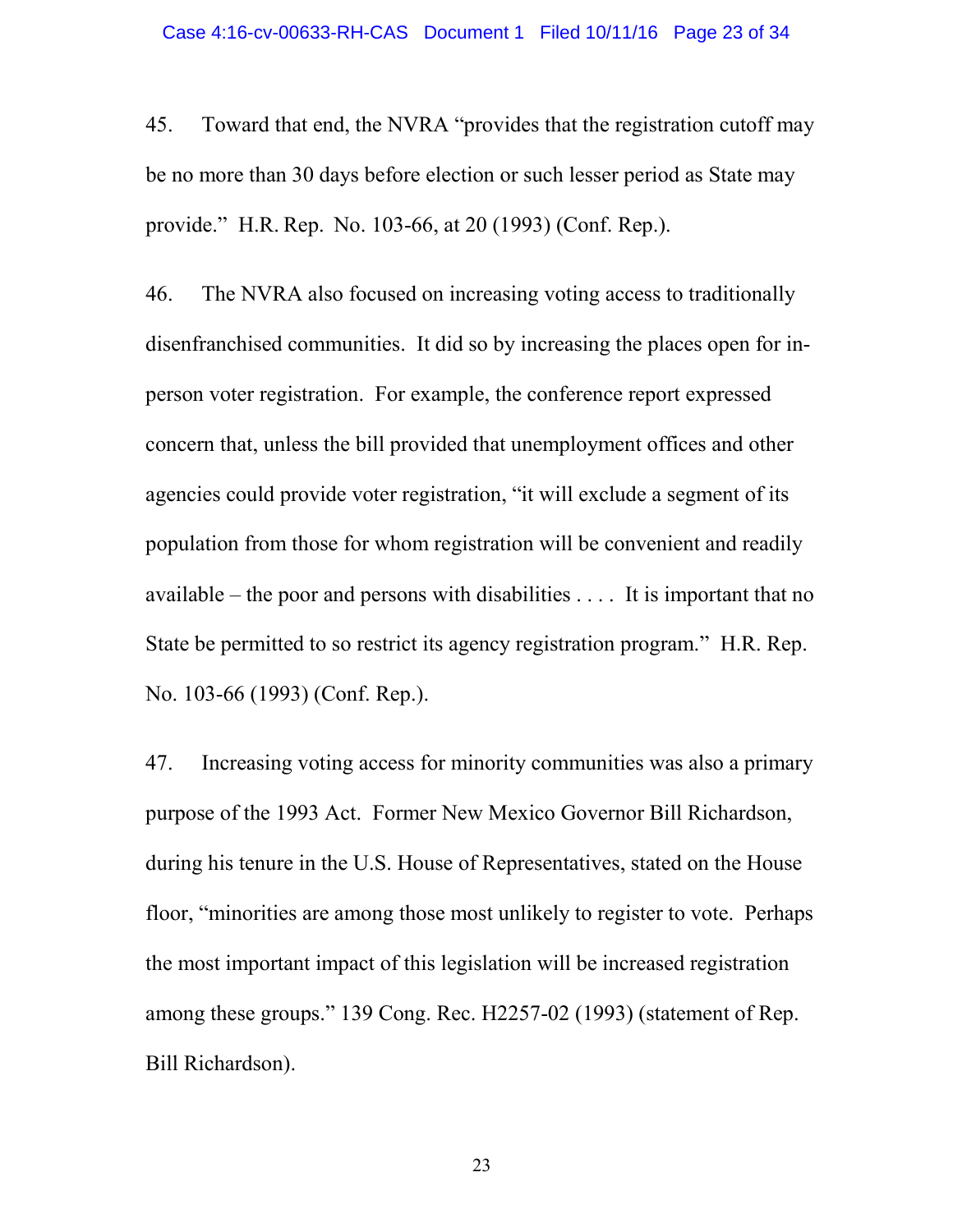48. Hurricane Matthew effectively foreclosed the ability to register to vote for at least four days, including a full weekend. The next available day, October 10, was a federal holiday, and thus not a viable option for most voters to register. Therefore, in total, eligible Florida residents were precluded from registering to vote for five full days within the period that the NVRA requires states to provide for voter registration in advance of a federal election. The state's refusal to extend the voter registration deadline in the face of this natural disaster is the type of artificial barrier that the NVRA was designed to protect against.

49. Hurricane Matthew effectively prevented a substantial number of Florida residents from registering to vote by the October 11, 2016, deadline, and even the Court-extended deadline of October 12. Unless Plaintiff is granted the relief requested, there is a strong possibility that the right to vote will be denied to significant numbers of eligible Florida residents.

# **COUNT II:**

## **Undue Burden on the Right to Vote in Violation of the First Amendment and the Equal Protection Clause of the Fourteenth Amendment**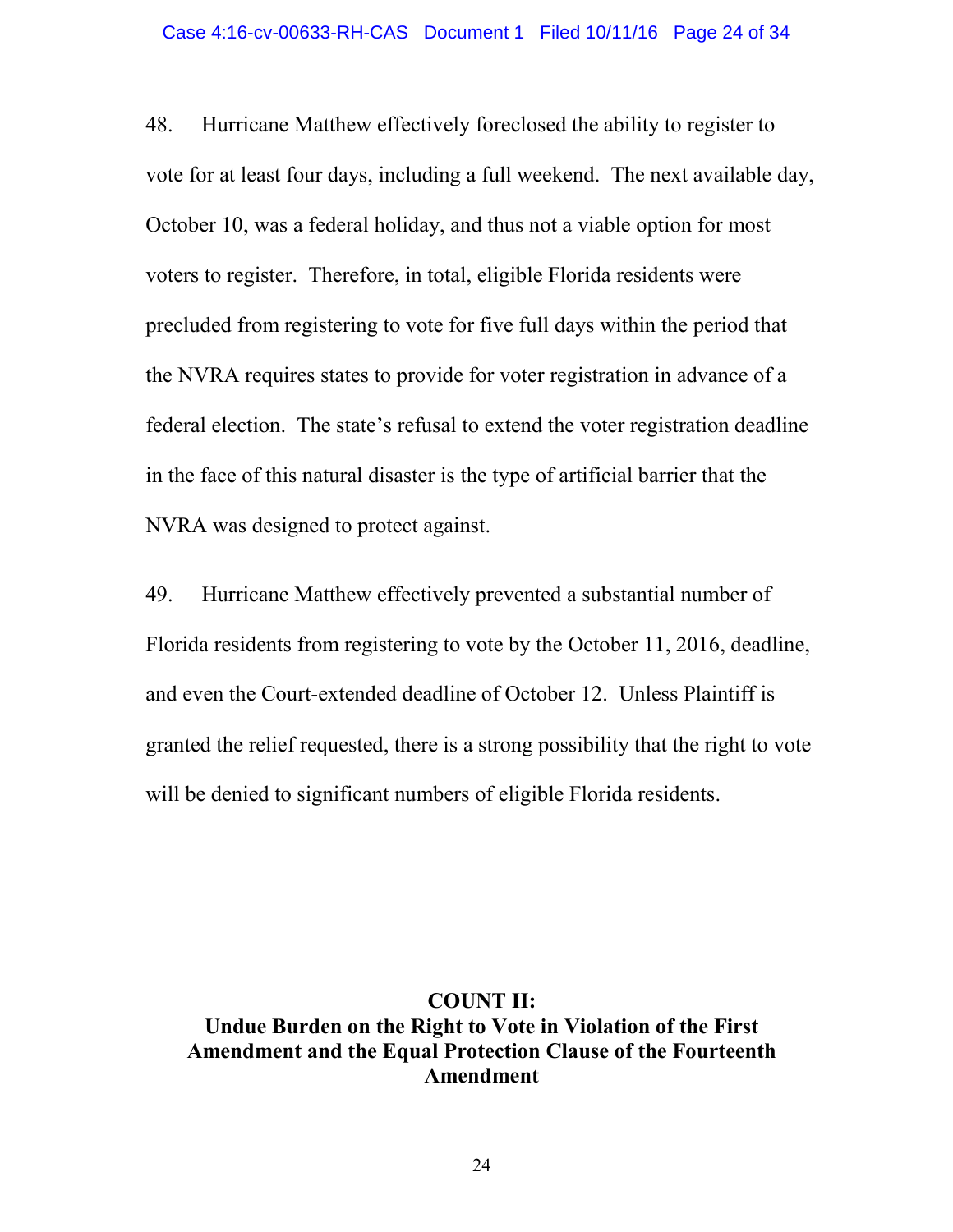50. Plaintiff realleges and incorporates by reference all prior paragraphs of this Complaint and the paragraphs in the counts below as though fully set forth herein.

51. Under the First Amendment and the Equal Protection Clause of the Fourteenth Amendment, a court considering a challenge to a state election law "must first consider the character and magnitude of the asserted injury to the rights protected by the First and Fourteenth Amendments that the plaintiff seeks to vindicate. It then must identify and evaluate the precise interests put forward by the State as justifications for the burden imposed by its rule. In passing judgment, the Court must not only determine the legitimacy and strength of each of those interests; it also must consider the extent to which those interests make it necessary to burden the plaintiff's rights.'" *Anderson* v. *Celebrezze*, 460 U.S. 780, 789 (1983).

52. In Florida, elections supervisors usually see a surge in voter registration shortly before the registration deadline, especially the weekend before. Because of Hurricane Matthew, many Floridians who would have registered to vote prior to the October 11 registration deadline, or even a deadline of October 12, have been displaced or otherwise prevented from registering, and thus cannot register to vote without even more time.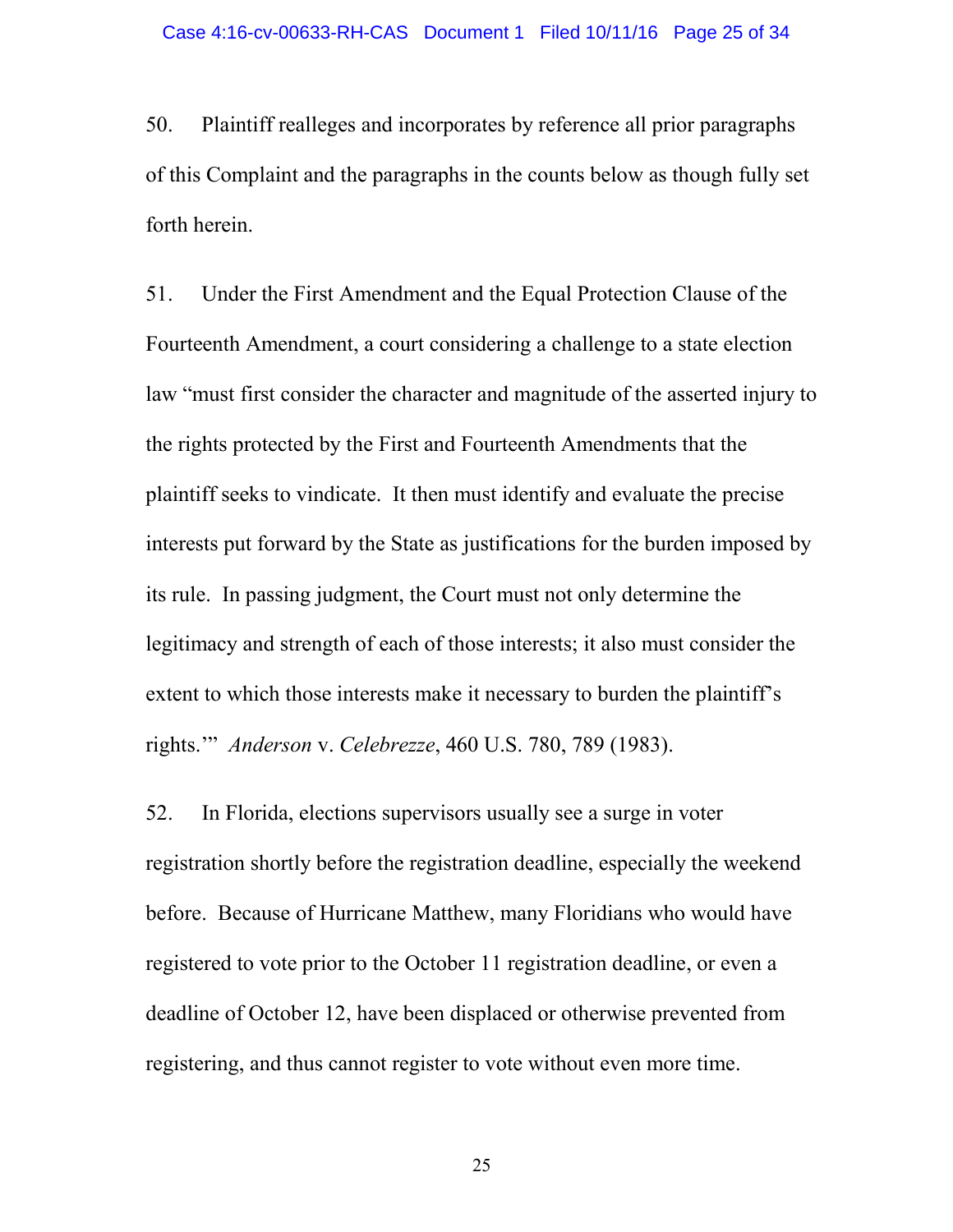Moreover, many offices at which voters could register in person and United States Postal Offices where voters could submit registration applications have been closed, preventing Floridians in areas impacted by Hurricane Matthew from timely submitting registration materials.

53. The burdens imposed by the October 11 voter registration deadline are especially severe for certain voter populations, including minority voters and poor voters. An October 12 deadline will still leave many without the opportunity to register.

54. The State has not provided any colorable justification for its refusal to accommodate voters grappling with the consequences of Hurricane Matthew.

55. That it is possible for Florida to extend the registration deadline cannot be disputed. Other states register voters closer to the election, and others have made accommodations in the face of natural disasters to afford voters a viable opportunity to participate.

56. The burdens imposed by the October 11 voter registration deadline, individually and collectively, outweigh any conceivable benefits of enforcing that deadline.

#### **COUNT III:**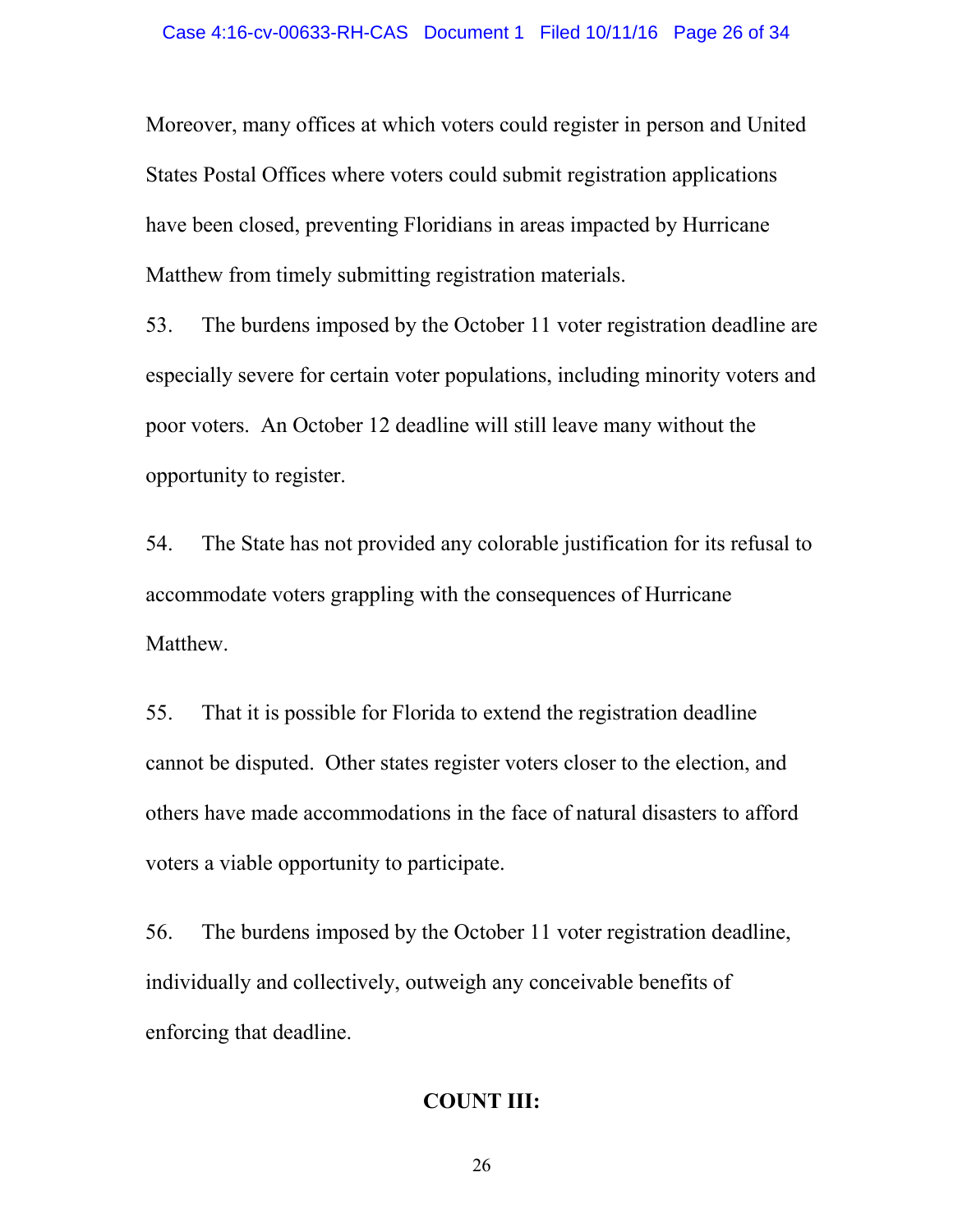## **Disparate Treatment in Violation of the Equal Protection Clause of the Fourteenth Amendment and 42 U.S.C. § 1983**

57. Plaintiff realleges and incorporates by reference all prior paragraphs of this Complaint and the paragraphs in the counts below as though fully set forth herein.

58. The Equal Protection Clause of the Fourteenth Amendment of the U.S. Constitution guarantees qualified voters a substantive right to participate equally with other qualified voters in the electoral process. Equal protection applies to the manner of the exercise of the franchise. *See Bush* v. *Gore*, 531 U.S. 98, 104 (2000). Thus, a state may not arbitrarily impose disparate treatment on similarly situated voters.

59. As set forth above, the effect of the State's refusal to extend the voter registration deadline is to treat similarly situated Floridians differently.

60. Specifically, Floridians in inland areas not affected by Hurricane Matthew may not face impediments in meeting the original October 11 deadline. In contrast, many Floridians in storm-affected areas are either displaced or otherwise prevented from registering to vote as a result of Hurricane Matthew.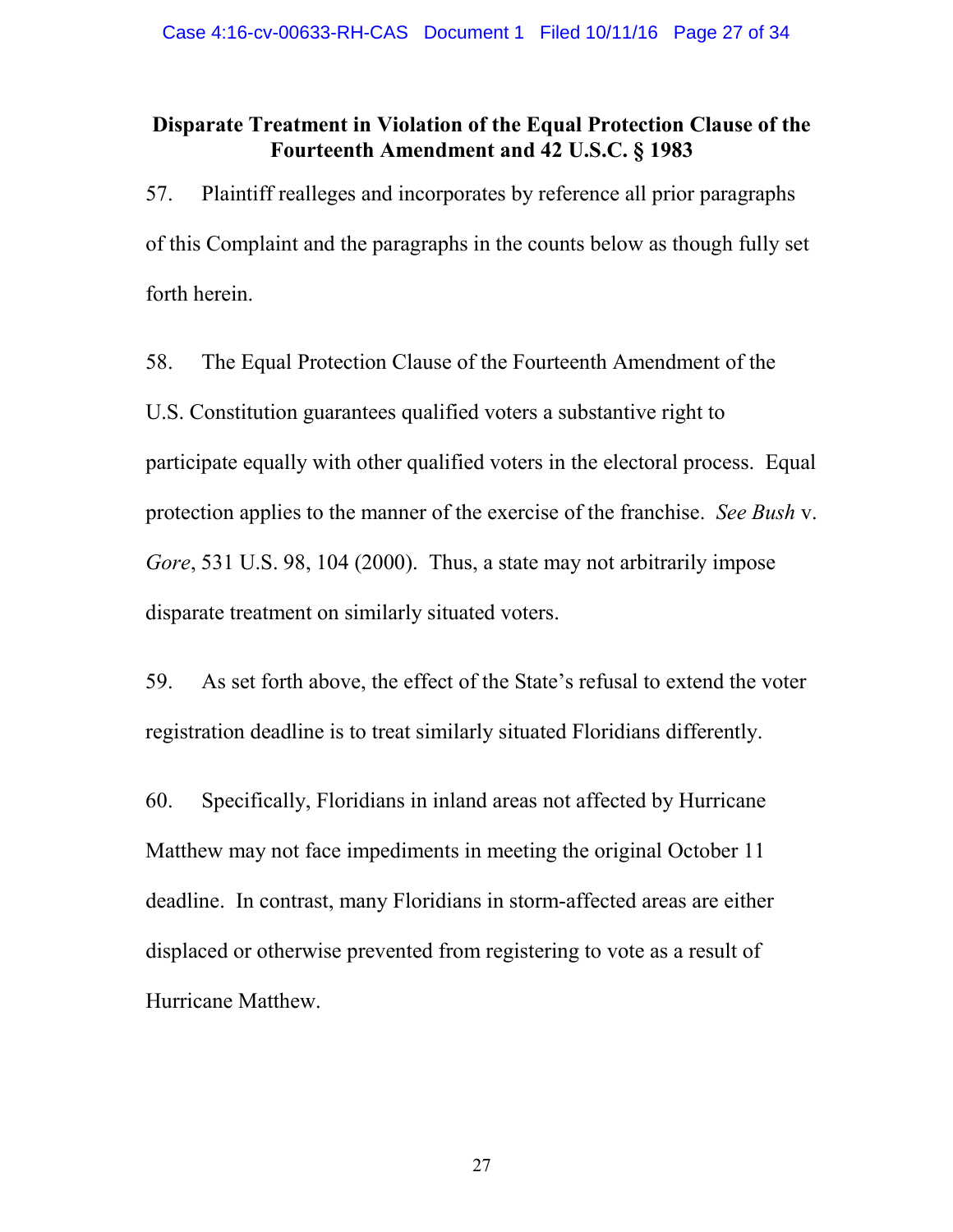61. There is no rational basis for favoring voters in inland areas over voters in storm-affected areas with respect to the right to cast a ballot in the upcoming general election. This disparate treatment of Florida residents based solely upon the area in which they live is unfair and arbitrary, and the State has not and cannot set forth any valid justification for its disparate treatment of members of the electorate.

62. Based on the foregoing, Defendants, acting under color of state law, have deprived and will continue to deprive Plaintiff and Florida voters of equal protection under the law secured to them by the Fourteenth Amendment to the United States Constitution and protected by 42 U.S.C. § 1983.

# **COUNT IV: Violation of Section 2 of the Voting Rights Act**

63. Plaintiff realleges and incorporates by reference all prior paragraphs of this Complaint and the paragraphs in the counts below as though fully set forth herein.

64. Section 2 of the Voting Rights Act of 1965 provides in relevant part that "[n]o voting qualification or prerequisite to voting or standard, practice, or procedure shall be imposed or applied by any State . . . in a manner which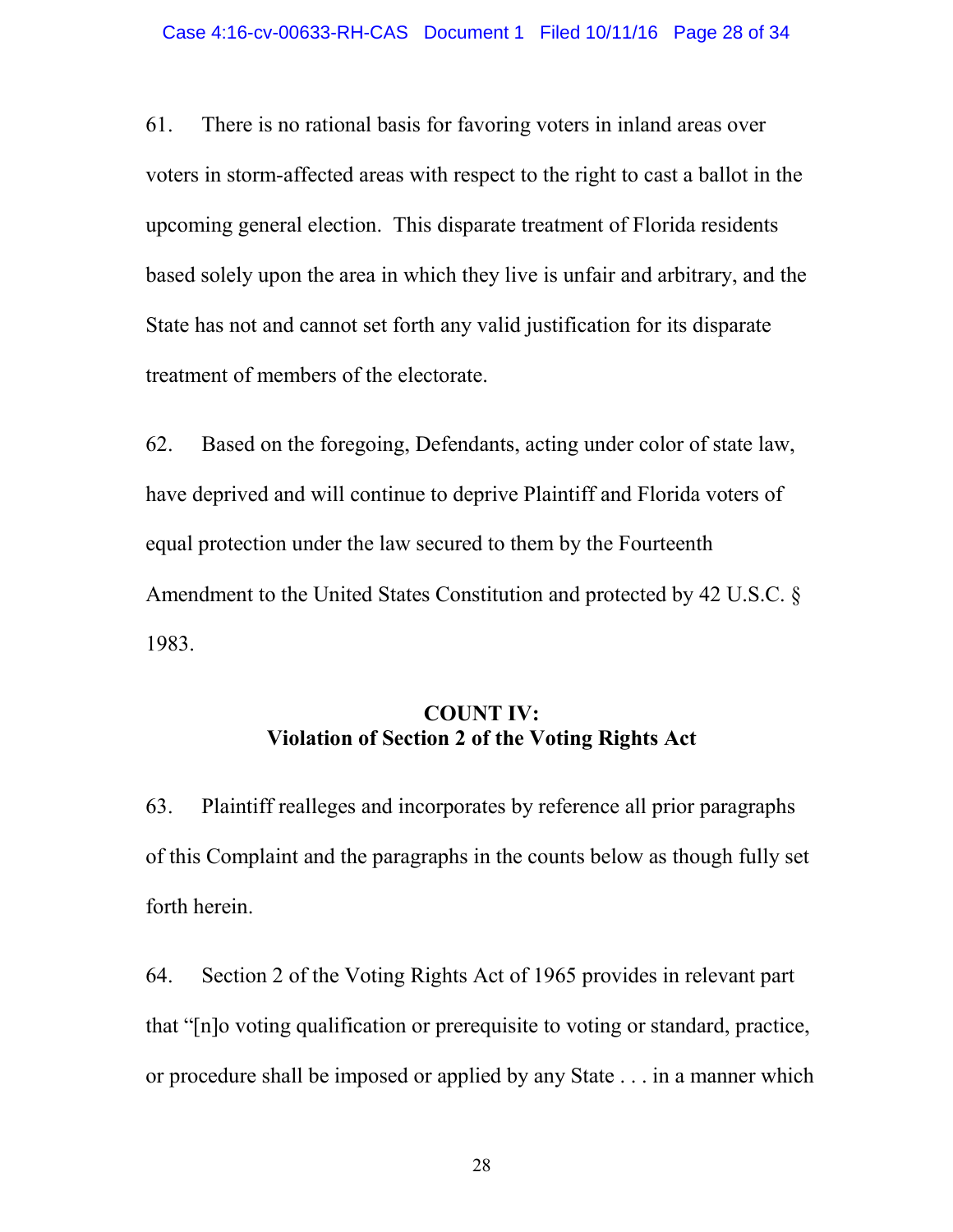#### Case 4:16-cv-00633-RH-CAS Document 1 Filed 10/11/16 Page 29 of 34

results in a denial or abridgement of the right of any citizen of the United States to vote on account of race or color[.]" 52 U.S.C. § 10301(a).

65. Minority voters in Florida, including African Americans and Latinos, have suffered from, and continue to suffer from, discrimination on the basis of race, including discrimination touching on the rights to register, to vote, or to otherwise participate in the democratic process.

66. The areas affected by Hurricane Matthew include substantial populations of minority voters, including African Americans and Latinos. Minorities in storm-affected areas are disproportionately likely to register to vote in the days immediately preceding the registration deadline. The effective elimination of the final days preceding the registration deadline will have a disparate impact on minority voters.

67. The State's refusal to extend the voter registration deadline and/or the deadline for local election officials to submit early voting plans notwithstanding the effects of Hurricane Matthew has abridged and/or denied, and will continue to abridge and/or deny, the voting rights of minority voters in Florida on account of race.

68. As a result, the challenged voter registration deadline will impose a disproportionate burden on the voting rights of minority voters in the storm-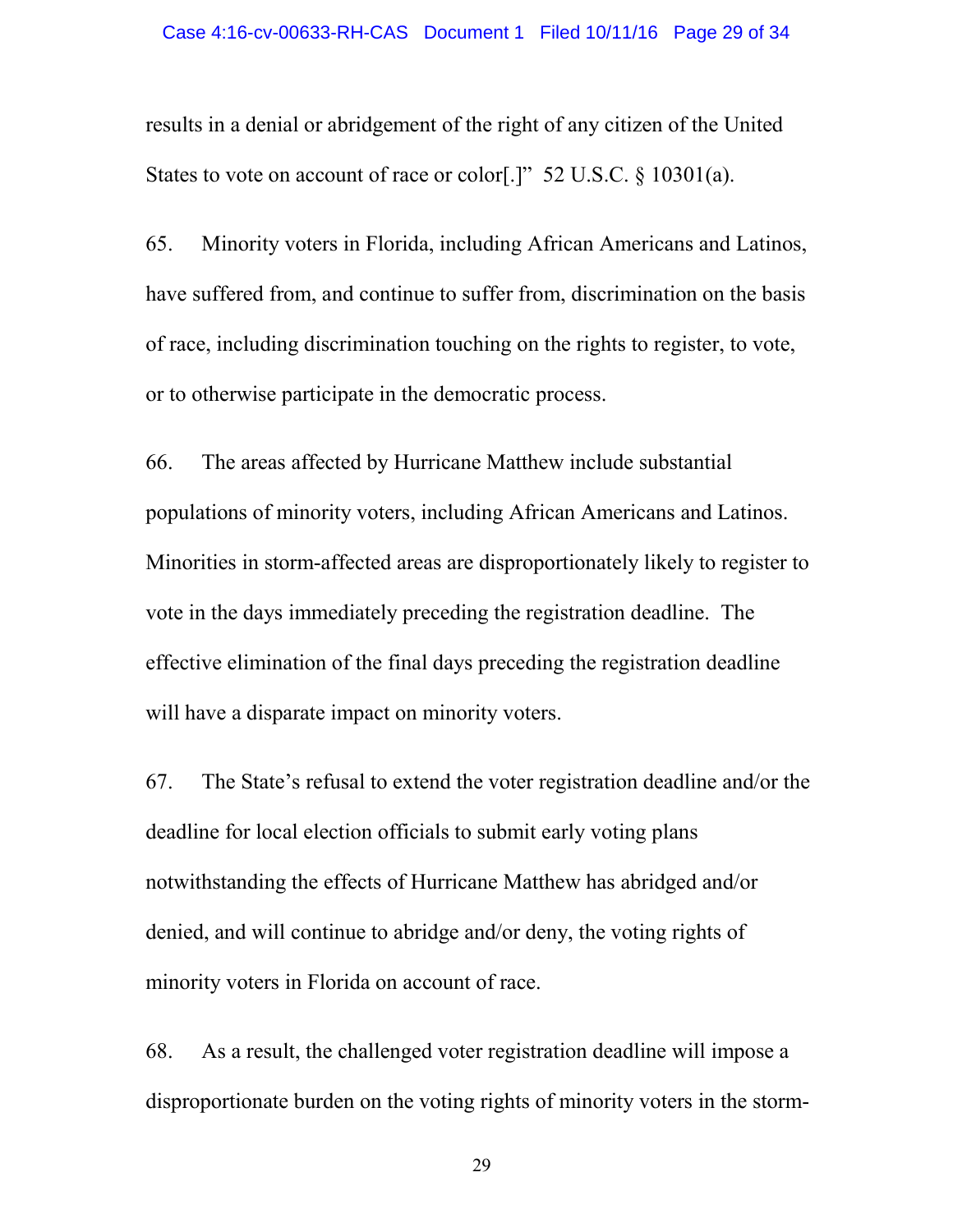affected areas. That disproportionate burden will be caused by and is linked to the social and historical conditions that have produced discrimination against minorities, and the State's insistence that it will not modestly extend the voter registration deadline has, at best, a tenuous connection to any legitimate government policy underlying the registration deadline.

69. The voter registration deadline challenged under Section 2 has had and, if not declared illegal and enjoined, will continue to have a disparate adverse impact on minority voters in Florida, including African Americans and/or Latinos.

70. Under the totality of the circumstances, the voter registration deadline has resulted and will result in less opportunity for minorities than for other members of the electorate in Florida to participate in the political process and to elect candidates of their choice, and therefore violates Section 2 of the Voting Rights Act.

# **DECLARATORY AND INJUNCTIVE RELIEF 28 U.S.C. §§ 2201 and 2202, Fed. R. Civ. P. 57 and 65**

71. Plaintiff realleges and incorporates by reference all prior paragraphs of this Complaint as though fully set forth herein.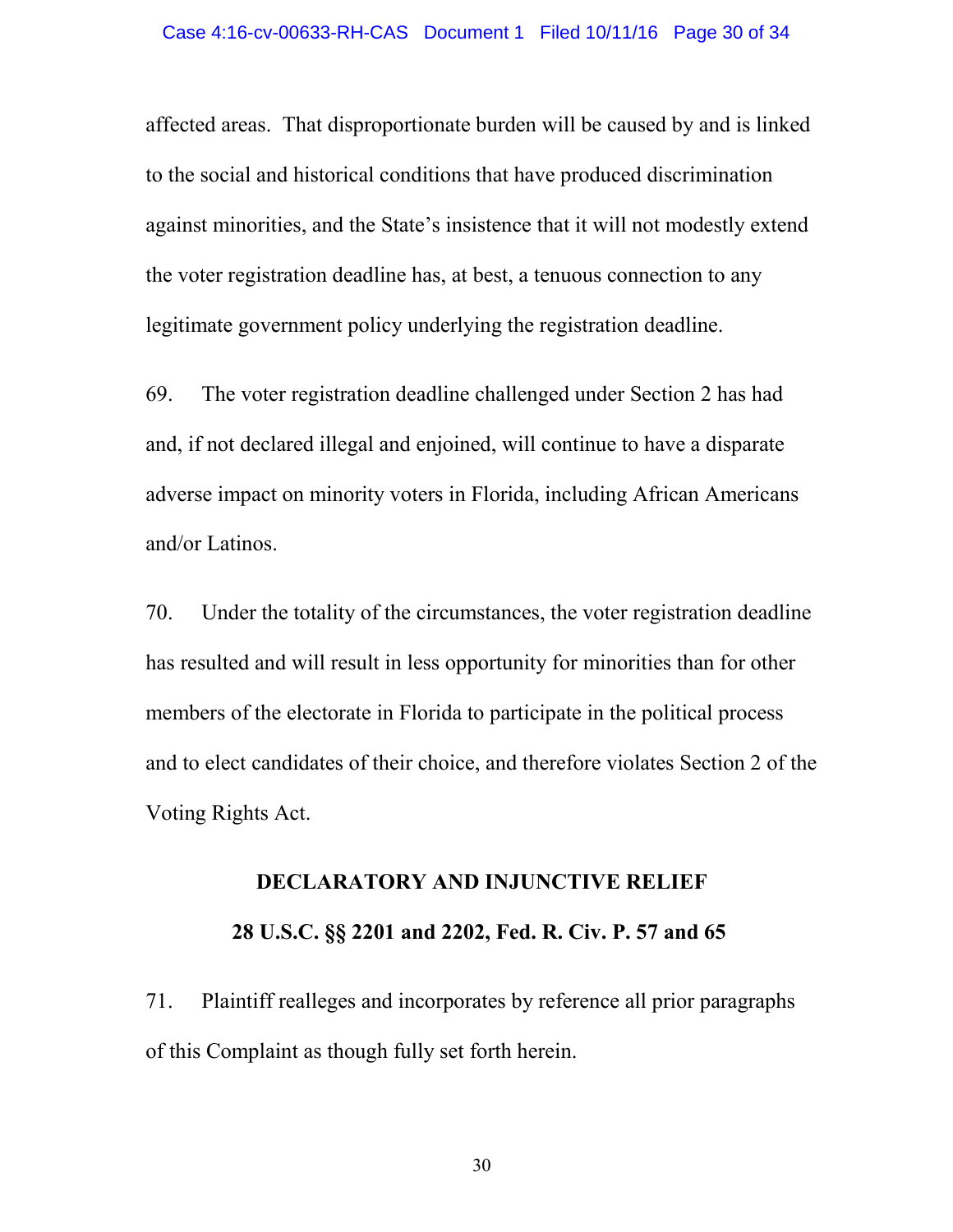72. This case presents an actual controversy because Defendants' present and ongoing refusal to allow eligible Florida voters an opportunity to register to vote in the general election subjects Plaintiff and its members and constituents to serious and immediate harms, warranting the issuance of a declaratory judgment.

73. Plaintiff seeks preliminary and/or permanent injunctive relief to protect its statutory and constitutional rights and avoid the injuries described above. A favorable decision extending voter registration deadline beyond October 12 would redress and prevent the irreparable injuries to Plaintiff and its members and constituents identified herein, for which Plaintiff has no adequate remedy at law or in equity.

74. Defendants will incur little to no burden if the relief sought here is granted. Any minor administrative burden imposed on Defendants pales in comparison to the fundamental constitutional injury of denial of the right to vote that Plaintiff and its members and constituents will suffer in the absence of the relief requested.

75. The public interest weighs strongly in favor of extending the voter registration deadline to permit every lawful, eligible citizen who wishes to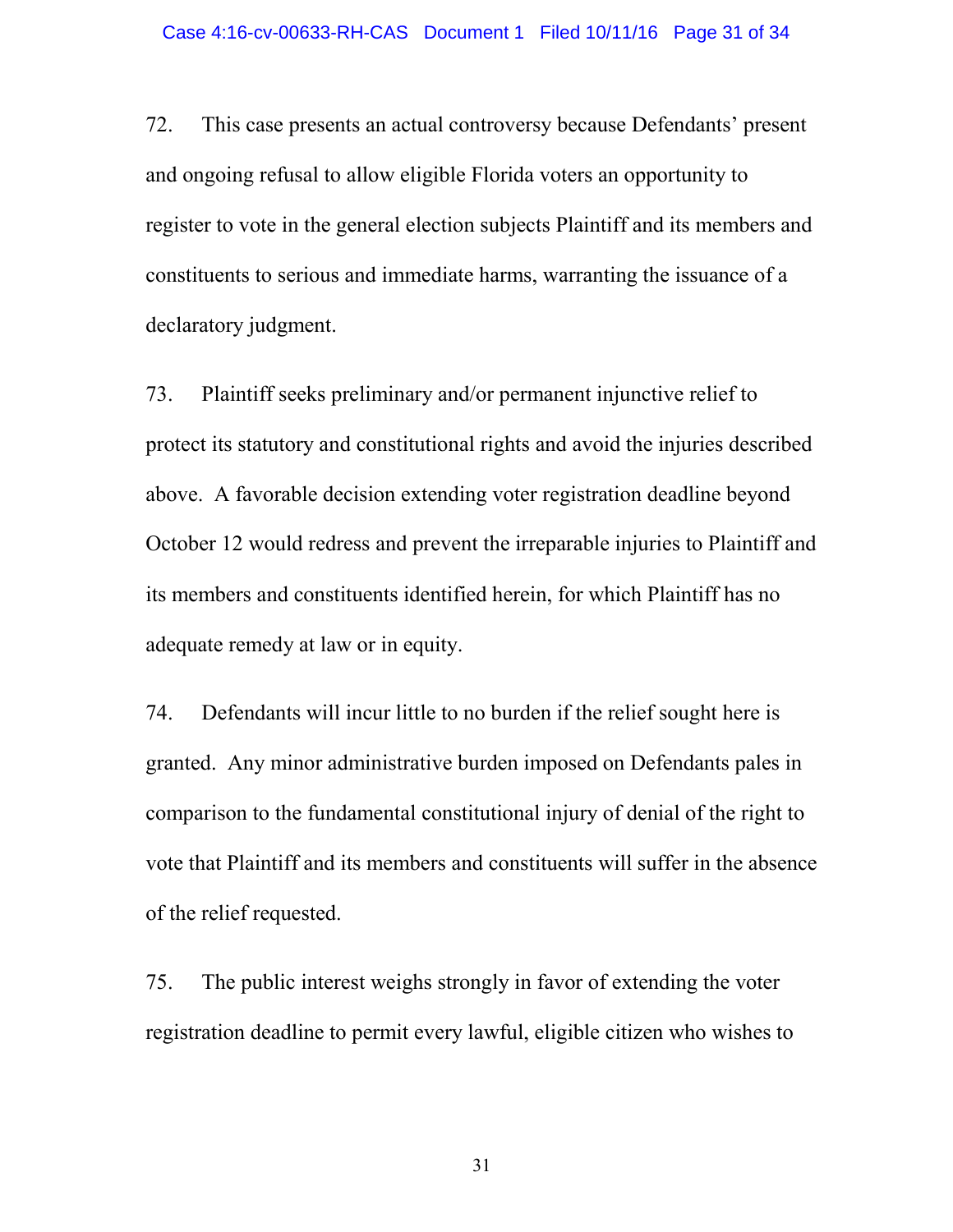vote to vote in the upcoming general election. The balance of hardships thus tips strongly in favor of Plaintiff.

76. Concurrently with this Complaint, Plaintiff has filed an emergency motion for a preliminary injunction in accord with Local Rule 7.1(L).

WHEREFORE, Plaintiff respectfully requests this Court enter judgment:

(i) Ordering Defendants to extend Florida's voter registration deadline to account for the lost days and weekend of voter registration up to and including October 18, 2016.

(ii) Preliminarily and permanently enjoining Defendants from enforcing the current voter registration deadline.

(iii) Awarding Plaintiff its costs, expenses, and reasonable attorneys' fees pursuant to, inter alia, 42 U.S.C. § 1988 and other applicable laws;

(iv) Granting such other relief as the Court deems just and proper.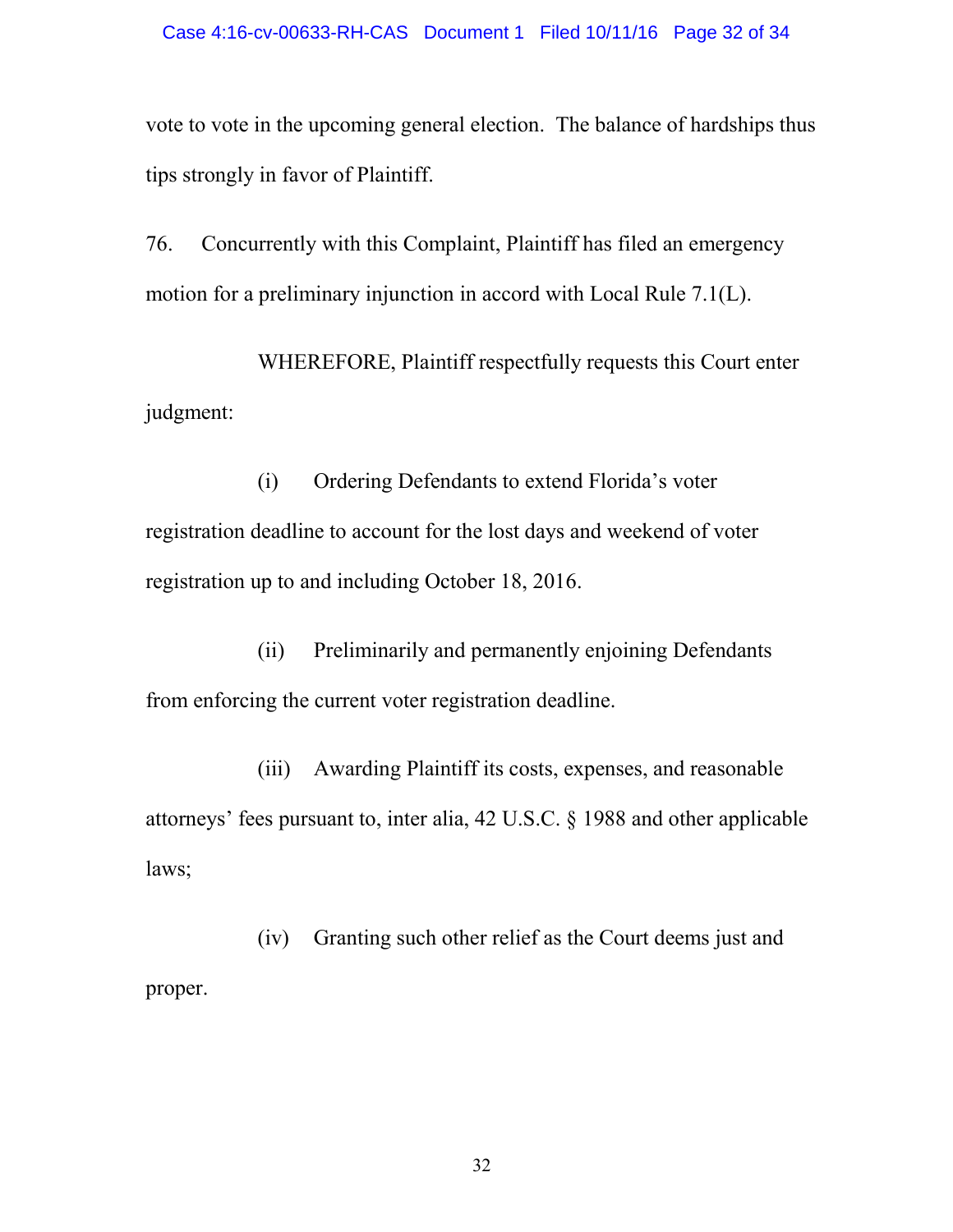Dated: October 11, 2016

*/s/ Farrah R. Berse*

**PAUL, WEISS, RIFKIND, WHARTON & GARRISON LLP** Robert A. Atkins N.Y. Bar No. 2210771 Farrah R. Berse N.Y. Bar No. 4129706 1285 Avenue of the Americas New York, New York 10019-6064 Tel. 212-373-3000 Fax 212-757-3990

**BRENNAN CENTER FOR JUSTICE AT NEW YORK UNIVERSITY SCHOOL OF LAW**

Wendy R. Weiser N.Y. Bar No. 4415303 Myrna Pérez Texas Bar No. 24041676 161 Avenue of the Americas,  $12<sup>th</sup>$ Floor New York, New York 10013-1205 Tel. 646-292-8310 Fax 212-463-7308

*Counsel for Plaintiff*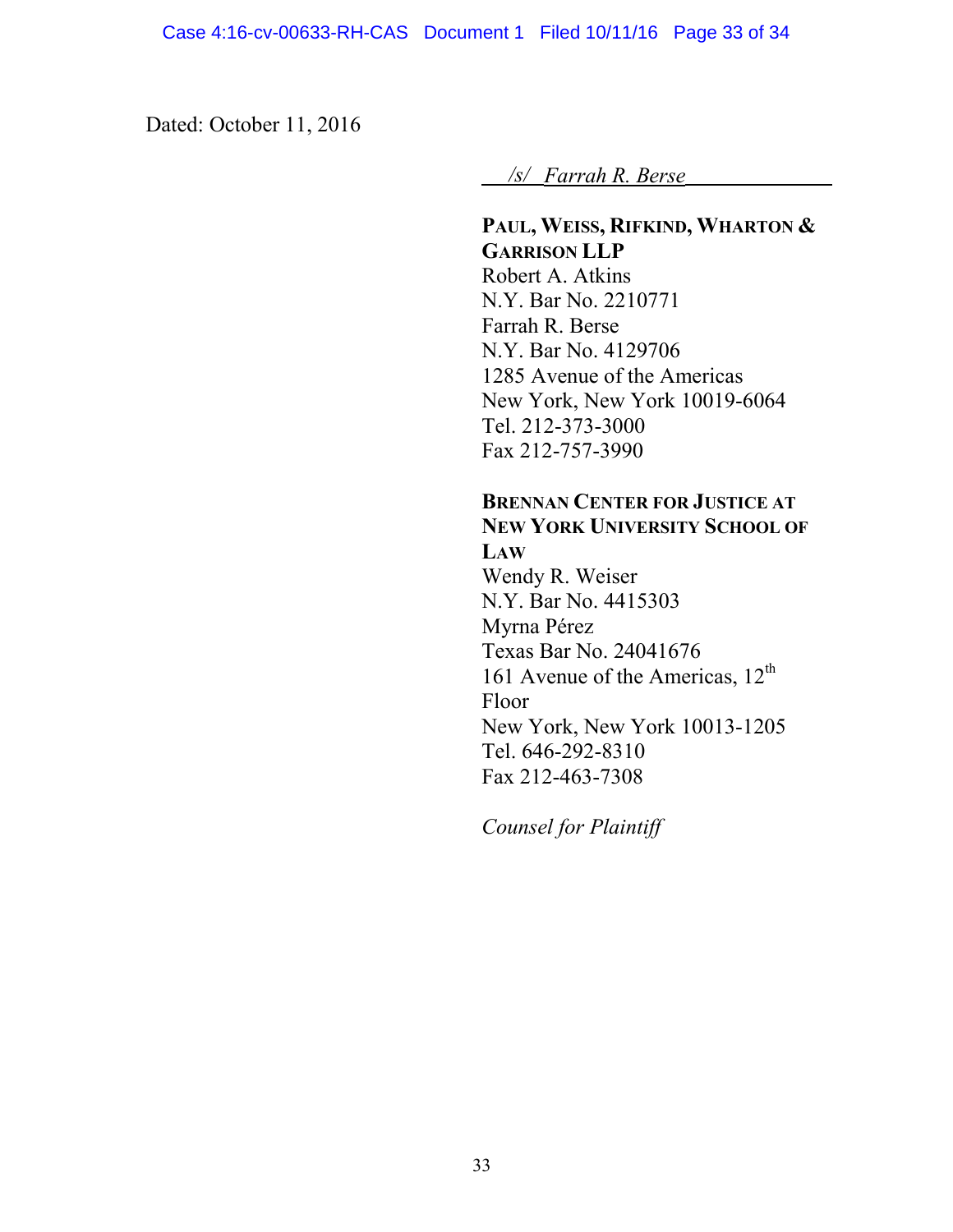# **CERTIFICATE OF SERVICE**

I HEREBY CERTIFY that a true and correct copy of the foregoing has been furnished to the following parties via electronic mail;

- David Fugett, Counsel for The Secretary of State, david.fugett@dos.myflorida.com,
- William Spicola, General Counsel for Governor, Rick Scott, william.spicola@eog.myflorida.com

*/s/* Farrah R. Berse **Farrah R. Berse**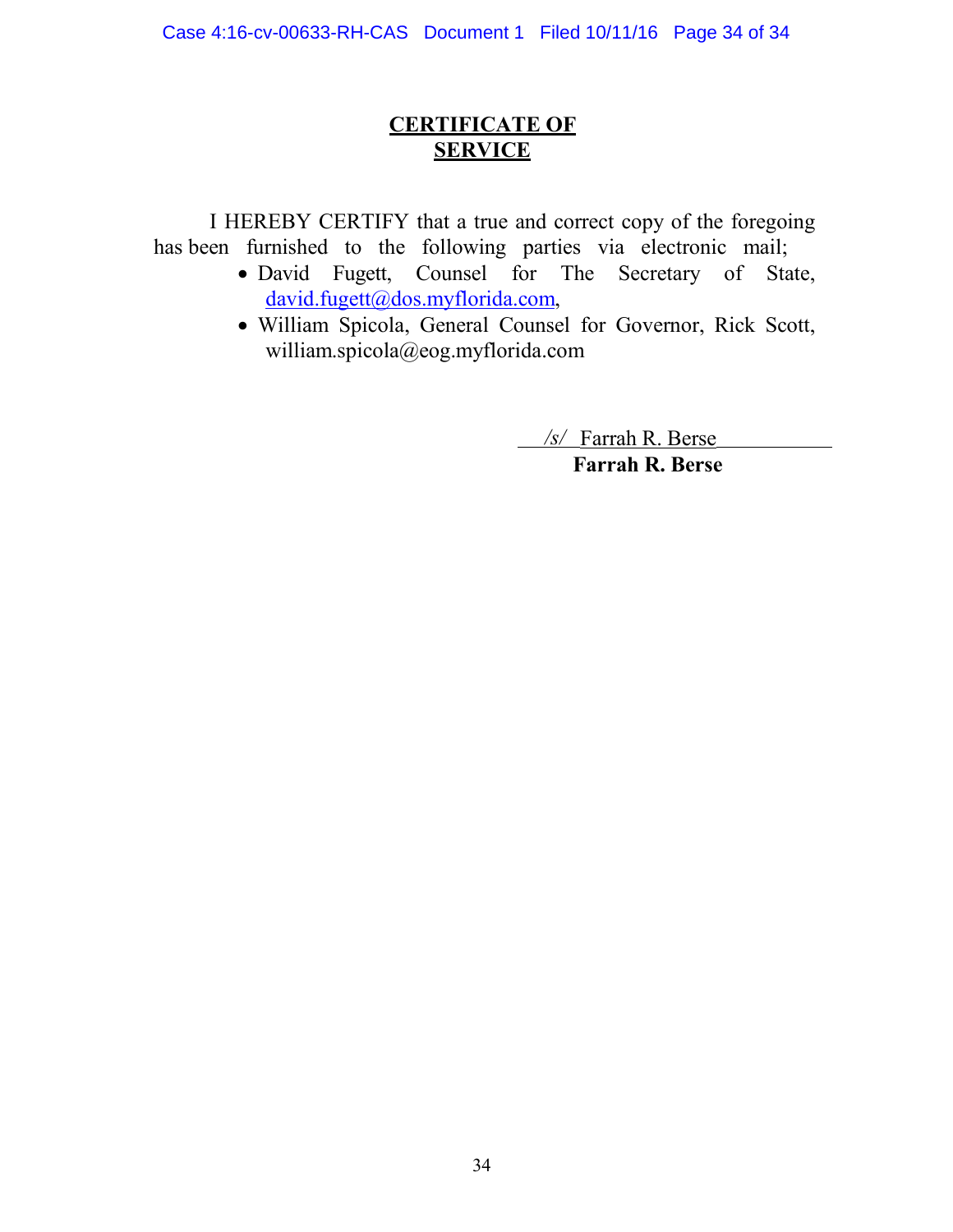AO 440 (Rev. 06/12) Summons in a Civil Action

# UNITED STATES DISTRICT COURT

for the

Northern District of Florida

| LEAGUE OF WOMEN VOTERS OF<br>FLORIDA,                                                                                                                                          |                  |
|--------------------------------------------------------------------------------------------------------------------------------------------------------------------------------|------------------|
| Plaintiff(s)<br>v.                                                                                                                                                             | Civil Action No. |
| RICHARD SCOTT, in his official capacity<br>as Governor of the State of Florida, and<br>KEN DETZNER, in his official capacity as<br>Secretary of State of the State of Florida, |                  |
| Defendant(s)                                                                                                                                                                   |                  |

#### **SUMMONS IN A CIVIL ACTION**

To: *(Defendant's name and address)* Richard Scott, Governor of the State of Florida 400 South Monroe Street Tallahassee, FL 32399-0001

> Ken Detzner, Secretary of State of the State of Florida Clifton Building, 2661 Executive Center Circle Tallahassee, FL 32301

A lawsuit has been filed against you.

Within 21 days after service of this summons on you (not counting the day you received it) — or 60 days if you are the United States or a United States agency, or an officer or employee of the United States described in Fed. R. Civ. P. 12 (a)(2) or (3) — you must serve on the plaintiff an answer to the attached complaint or a motion under Rule 12 of the Federal Rules of Civil Procedure. The answer or motion must be served on the plaintiff or plaintiff's attorney, whose name and address are: PAUL, WEISS, RIFKIND, WHARTON & GARRISON LLP. Robert A. Atkins and Farrah R. Berse. Address: 1285 Avenue of the Americas, New York, New York 10019-6064. Telephone: 212-373-3000. BRENNAN CENTER FOR JUSTICE AT NEW YORK UNIVERSITY SCHOOL OF LAW. Wendy R. Weiser and Myrna Pérez. 161 Avenue of the Americas, 12th Floor, New York, New York 10013-1205. Telephone: 646-292-8310.

If you fail to respond, judgment by default will be entered against you for the relief demanded in the complaint. You also must file your answer or motion with the court.

*CLERK OF COURT*

Date:

*Signature of Clerk or Deputy Clerk*